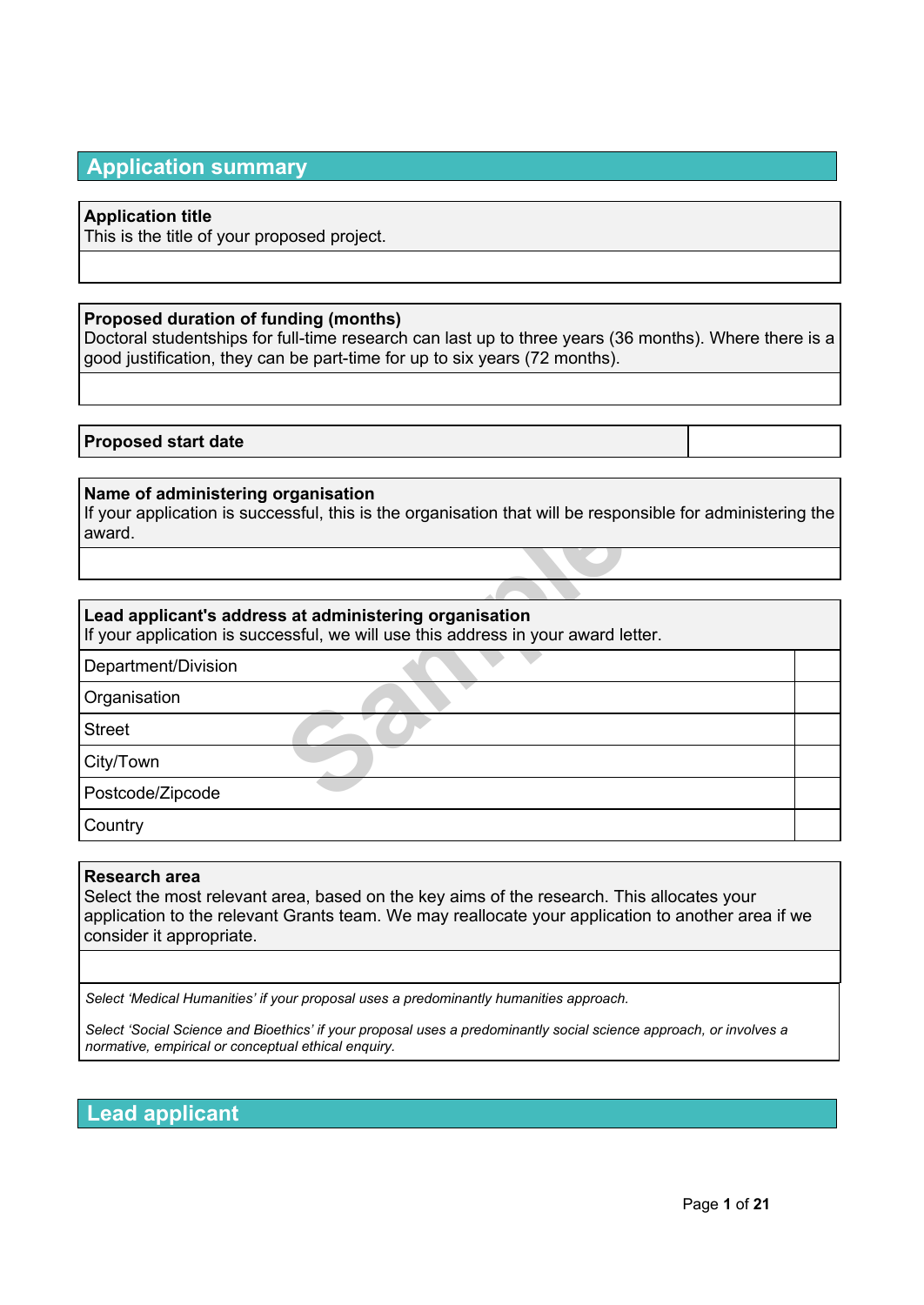| <b>Lead applicant details</b> |  |
|-------------------------------|--|
| <b>Full Name</b>              |  |
| <b>Department</b>             |  |
| <b>Division</b>               |  |
| Organisation                  |  |
| <b>Address Line 1</b>         |  |
| <b>City/Town</b>              |  |
| <b>Postcode</b>               |  |
| Country                       |  |
| <b>Telephone No.</b>          |  |
| <b>Email Address</b>          |  |

| <b>ORCID ID</b> |  |
|-----------------|--|
| <b>ORCID ID</b> |  |

| טו טוטווט              |                           |                                            |                |              |  |
|------------------------|---------------------------|--------------------------------------------|----------------|--------------|--|
|                        |                           |                                            |                |              |  |
|                        |                           | Career history (current/most recent first) |                |              |  |
| From                   | To                        | <b>Position</b>                            |                | Organisation |  |
|                        |                           |                                            |                |              |  |
|                        |                           |                                            |                |              |  |
|                        | <b>Education/training</b> |                                            |                |              |  |
| From                   | To                        | Qualification                              | <b>Subject</b> | Organisation |  |
|                        |                           |                                            |                |              |  |
|                        |                           |                                            |                |              |  |
| <b>Clinical status</b> |                           | Are you a healthcare professional?         |                |              |  |

| <b>Education/training</b> |  |                      |         |              |
|---------------------------|--|----------------------|---------|--------------|
| From                      |  | <b>Qualification</b> | Subject | Organisation |
|                           |  |                      |         |              |

| <b>Clinical status</b>             |  |
|------------------------------------|--|
| Are you a healthcare professional? |  |

Indicate your healthcare profession

Are you clinically active?

# **What is your specialty?**

If your specialty is not on the list, select 'Other' and specify.

Specify

### **Career breaks**

Have you taken a break from research or any periods of part-time work? This

Page **2** of **21**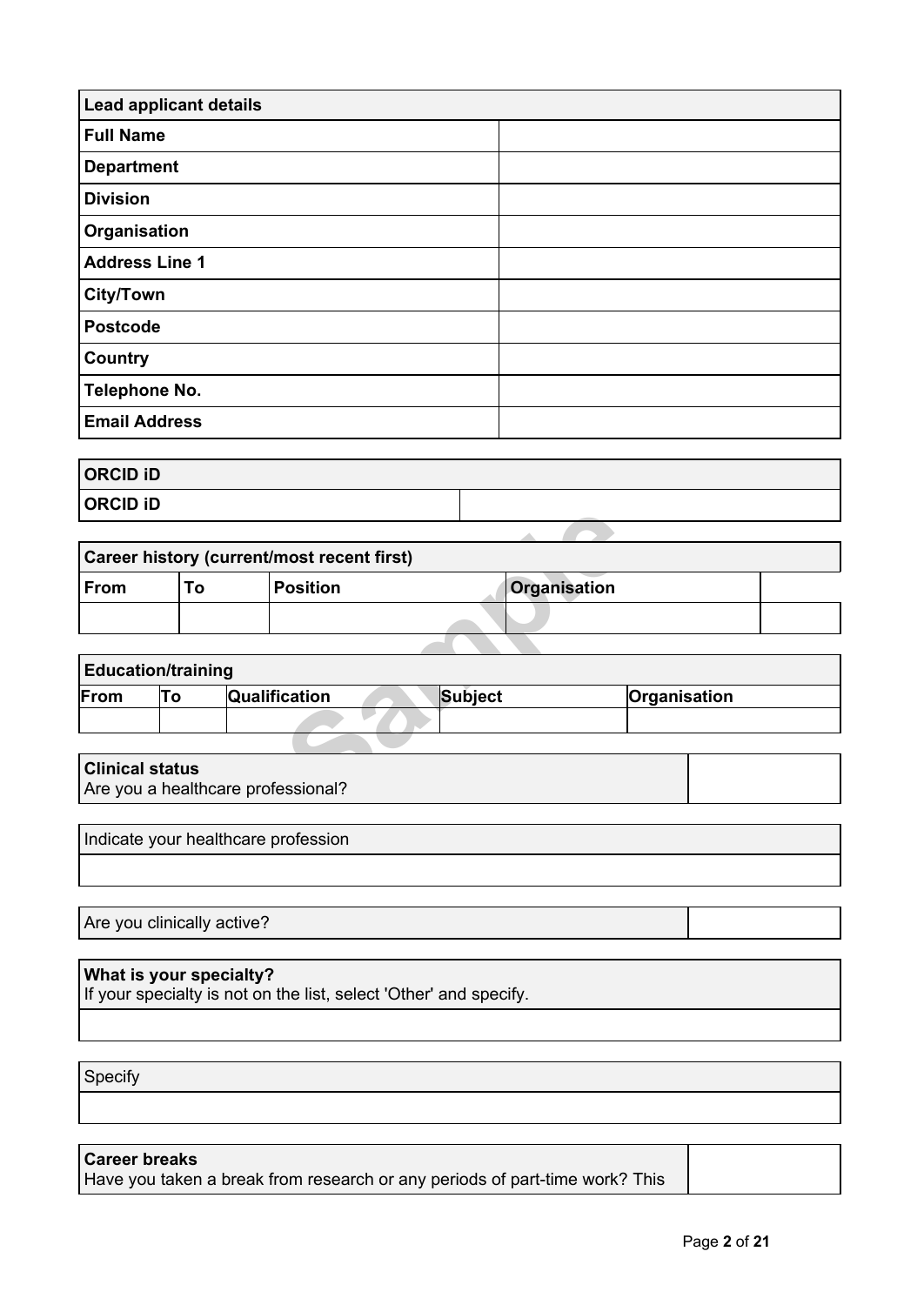| could include periods of parental or long-term sick leave, or if you had caring |  |
|---------------------------------------------------------------------------------|--|
| responsibilities. You can also include any periods where you were unable to     |  |
| work because of the COVID-19 pandemic.                                          |  |

We take breaks from research into account when we consider your track record. State when and for what period you took a break, or were working part-time. We are not asking for the reasons for this break so please do not provide these here, *including sharing any sensitive personal health information.*

Provide details

Do you wish to undertake this award part time?

We provide flexible research career opportunities. If you're applying for funding, you can request flexible and part-time working. This could be to help you manage family commitments or if you have individual needs which make undertaking *an award full time challenging.*

We always try to accommodate requests, as long as your employing organisation agrees to the working arrangement. Your Grants Adviser will contact you to acknowledge receipt of your application after the scheme application deadline: you should discuss any flexible working plans with them as early as possible. If you have any questions before you apply, *please contact our Grants [Information](mailto:grantenquiries@wellcome.org) Desk.*

### **Current education/training**

**ng**<br>esent degree course and of any other degree(s<br>. List all modules you took for your Master's an<br>ny research projects you have undertaken as p<br>ed? Provide the title of your present degree course and of any other degree(s) you hold, along with the degree(s) subject courses. List all modules you took for your Master's and the topic of your dissertation. Summarise any research projects you have undertaken as part of your degree during vacation scholarships.

(350 words max.)

Have you already graduated?

Indicate class of degree

### **Reasons for applying**

Why do you want to study for a PhD? What career do you want to pursue? We do not necessarily expect this to be an academic career path. (350 words max.)

#### **Research outputs**

List up to 20 of your most significant research outputs; at least five of these must be from the last five years. For 10 of these outputs, provide a statement describing their significance and your contribution (up to 50 words maximum per output).

Research outputs may include (but are not limited to):

- Peer-reviewed publications and preprints
- Policy guidelines or briefings
- Datasets, software and research materials
- Inventions, patents and commercial activity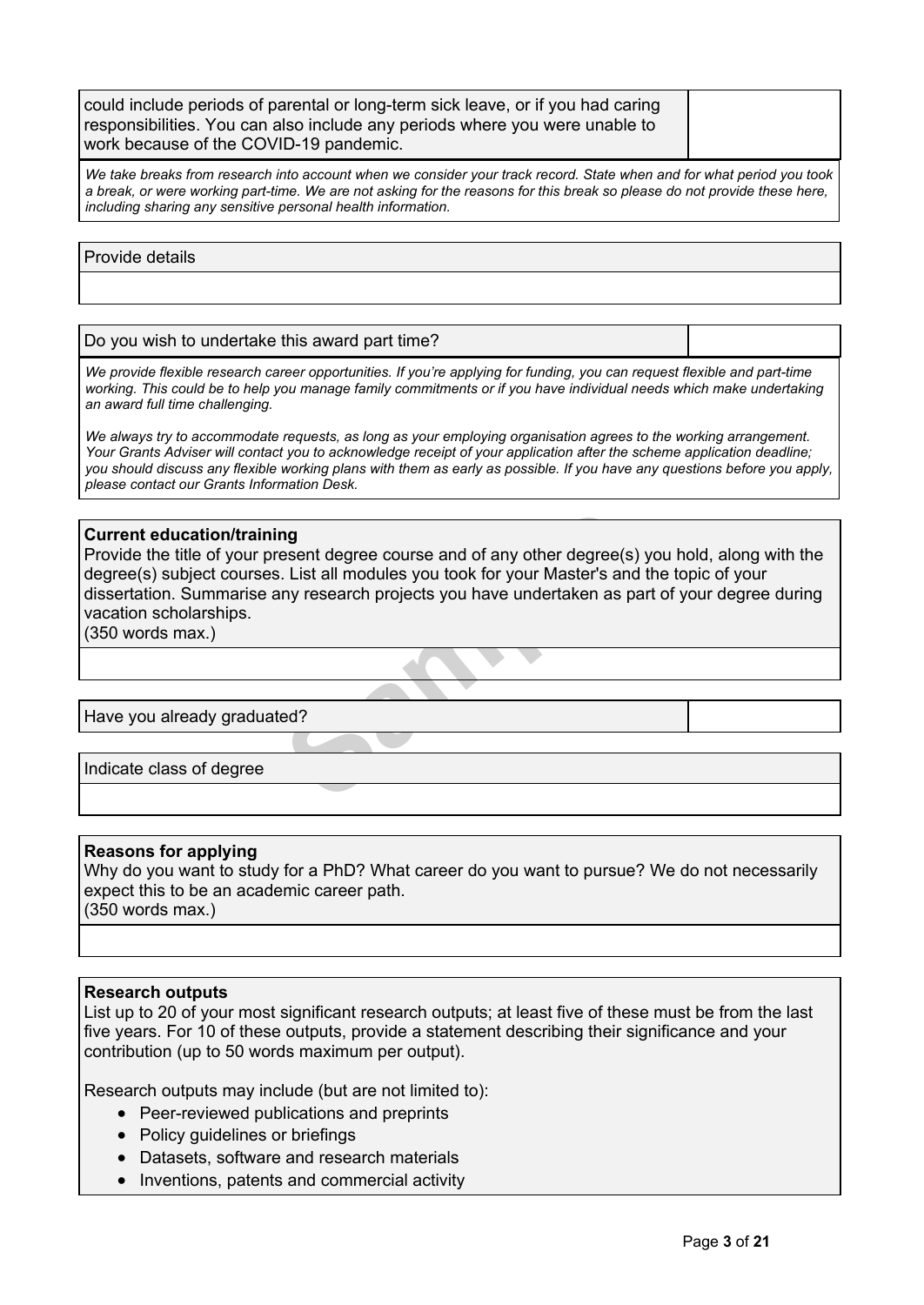For original research publications indicate those arising from Wellcome-funded grants in **bold**, and provide the PubMed Central ID (PMCID) reference for each of these. You can find more information on this in the guidance to this question.

Give the citation in full, including the title of paper and all authors (unless more than 10, in which case please use 'et al', ensuring that your position as author remains clear). Citations to preprints must state "Preprint", the repository name and the articles persistent identifier (e.g DOI).

*Include here systematic reviews (e.g. Cochrane Reviews) and meta analyses, but exclude abstracts and literature reviews. We encourage you to include articles published via open research publishing platforms, such as Wellcome Open Research, providing they have passed peer review.*

*Please tell us if any publications are:*

- *in press*
- *accepted subject to revisions*
- *submitted or under review*

*If you have any updates during the application process, please let us know.*

Only include preprints, complete manuscripts that have been submitted to a preprint repository or service (for example, bioRxiv, PeerJ Preprints, arXiv, SocArXiv or PsyArXiv), if they have a permanent identifier such as a DOI or arXiv identifier. Our open access policy requires all original peer-reviewed research papers, supported in whole or in part by our funding, to be made available through PubMed Central (PMC) and Europe PMC as soon as possible and in any *event within six months of the journal publisher's official date of final publication.*

| our funding, to be made available through PubMed Central (PMC) and Europe PMC as soon as possible and in any<br>event within six months of the journal publisher's official date of final publication.                                                                                                                                                                       |  |  |
|------------------------------------------------------------------------------------------------------------------------------------------------------------------------------------------------------------------------------------------------------------------------------------------------------------------------------------------------------------------------------|--|--|
| The PubMed Central ID (PMCID) is the unique identifier assigned to every full text paper in PubMed Central (PMC) and<br>Europe PMC.                                                                                                                                                                                                                                          |  |  |
| We actively monitor compliance with our open access policy and we ask successful applicants to provide a full list of all<br>their Wellcome-funded research papers, and confirm compliance by providing the PMCID identifier for these, before the<br>award letter can be issued. You can find further guidance in our open access policy statement and authors' information |  |  |
|                                                                                                                                                                                                                                                                                                                                                                              |  |  |
| How many peer-reviewed publications have you authored/co-authored?<br>Include systematic reviews and meta analyses but exclude abstracts and<br>literature reviews.                                                                                                                                                                                                          |  |  |
| We encourage you to include articles published on open research publishing platforms, such as Wellcome Open<br>Research, providing they have passed peer review.                                                                                                                                                                                                             |  |  |

### **Current and recent research funding (including Wellcome Trust grants)**

List all research funding you have held in the last five years and any key funding before then.

List the most recent first. State the name of the funder, name(s) of grantholder(s), title of the project, total amount awarded (and how much of this you received), your role in the project, and the start and end dates. State the percentage of your time spent on the research; if the grant is active state the number of hours per week that you spend on the research.

Include details of any recurrent or core funding you have held. Explain your role in obtaining the funding. For example, whether you held them in your own right as lead applicant, coapplicant, or as part of a consortium.

We look at your success in getting research funding when we assess your track record. We also want to understand how *this proposal is distinct from other funding you hold.*

### **Academic or professional recommendation**

Upload a letter of support from an academic referee or from a professional/voluntary equivalent. They must be based at the organisation from which you have graduated/worked, or will graduate.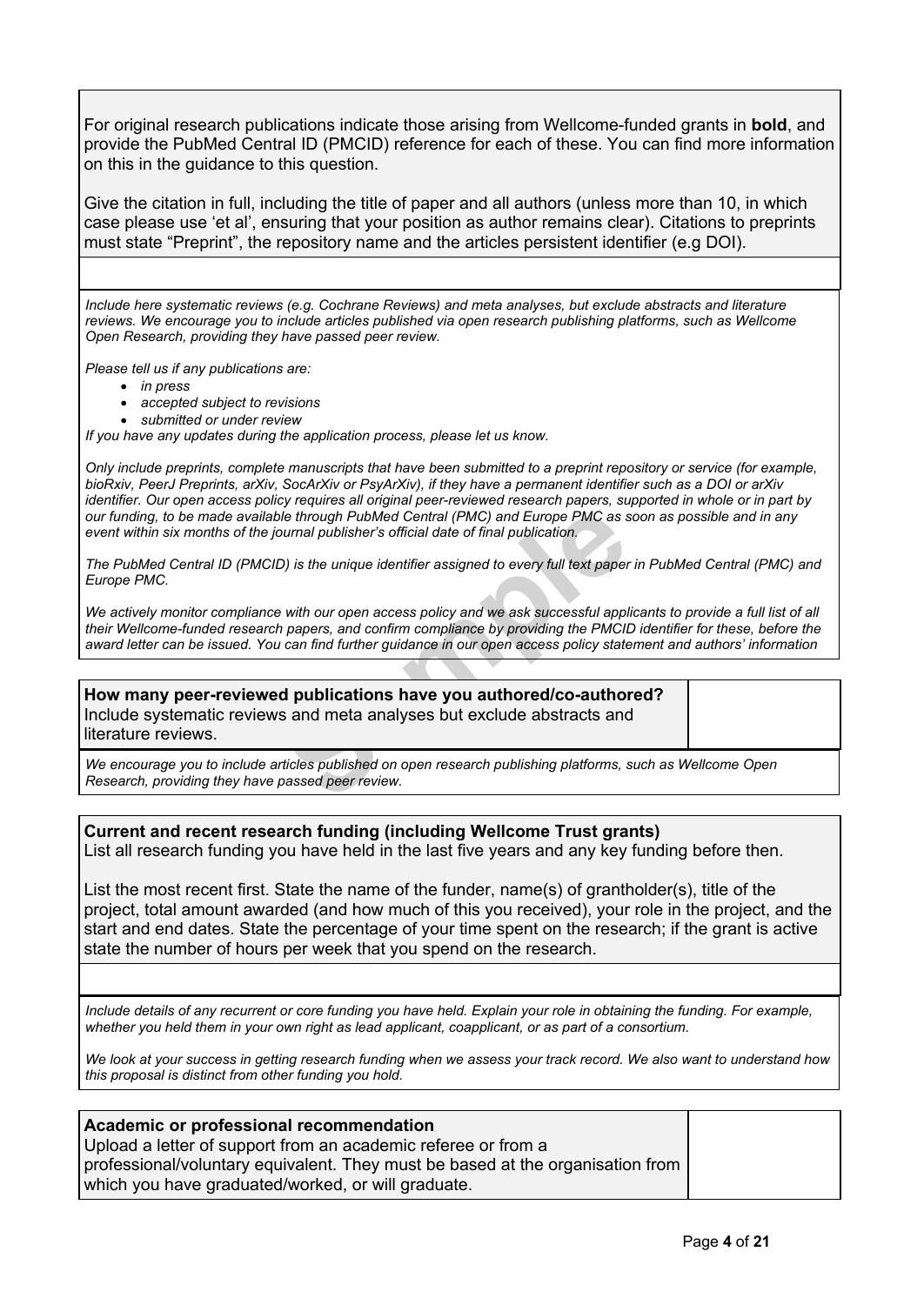| If your academic referee is also your prospective supervisor, you do not need<br>to provide a separate letter of recommendation. |  |
|----------------------------------------------------------------------------------------------------------------------------------|--|
| Is the recommendation from an academic referee?                                                                                  |  |
| The uploaded letter should show clearly the referee's name, position and address.                                                |  |

Is the academic referee also your prospective supervisor?

Upload the letter of support from your professional/voluntary referee (500 words maximum)

Upload the letter of support from your academic referee (500 words maximum)

### **Project supervisor(s) recommendation**

You may upload a letter of support from any project supervisors, such as the supervisor of a Master's scholarship or final year undergraduate project. The letter should explain how you have demonstrated an aptitude for research. (500 words maximum)

*The uploaded letter should show clearly the project supervisor's name, position and address.*

# **Supervisors**

### **Prospective supervisors**

| If there is more than one letter of support, upload these as a single PDF.                                                                                                                 |  |
|--------------------------------------------------------------------------------------------------------------------------------------------------------------------------------------------|--|
|                                                                                                                                                                                            |  |
| <b>Supervisors</b>                                                                                                                                                                         |  |
| <b>Prospective supervisors</b><br>You can have more than one supervisor, if appropriate. For example, for research involving<br>interdisciplinary approaches which needs dual supervision. |  |
| <b>Prospective supervisor</b>                                                                                                                                                              |  |
| <b>Full Name</b>                                                                                                                                                                           |  |
| <b>Department</b>                                                                                                                                                                          |  |
| <b>Division</b>                                                                                                                                                                            |  |
| Organisation                                                                                                                                                                               |  |
| <b>Address Line 1</b>                                                                                                                                                                      |  |
| City/Town                                                                                                                                                                                  |  |
| <b>Postcode</b>                                                                                                                                                                            |  |
| Country                                                                                                                                                                                    |  |
| Telephone No.                                                                                                                                                                              |  |
| <b>Email Address</b>                                                                                                                                                                       |  |

| <b>Career history (current/most recent first)</b> |    |                 |                            |
|---------------------------------------------------|----|-----------------|----------------------------|
| ∣From                                             | ⊺о | <b>Position</b> | <i><b>Organisation</b></i> |
|                                                   |    |                 |                            |

### **Source(s) of personal salary support**

State all your sources of salary funding (for example, through your organisation's block grant from a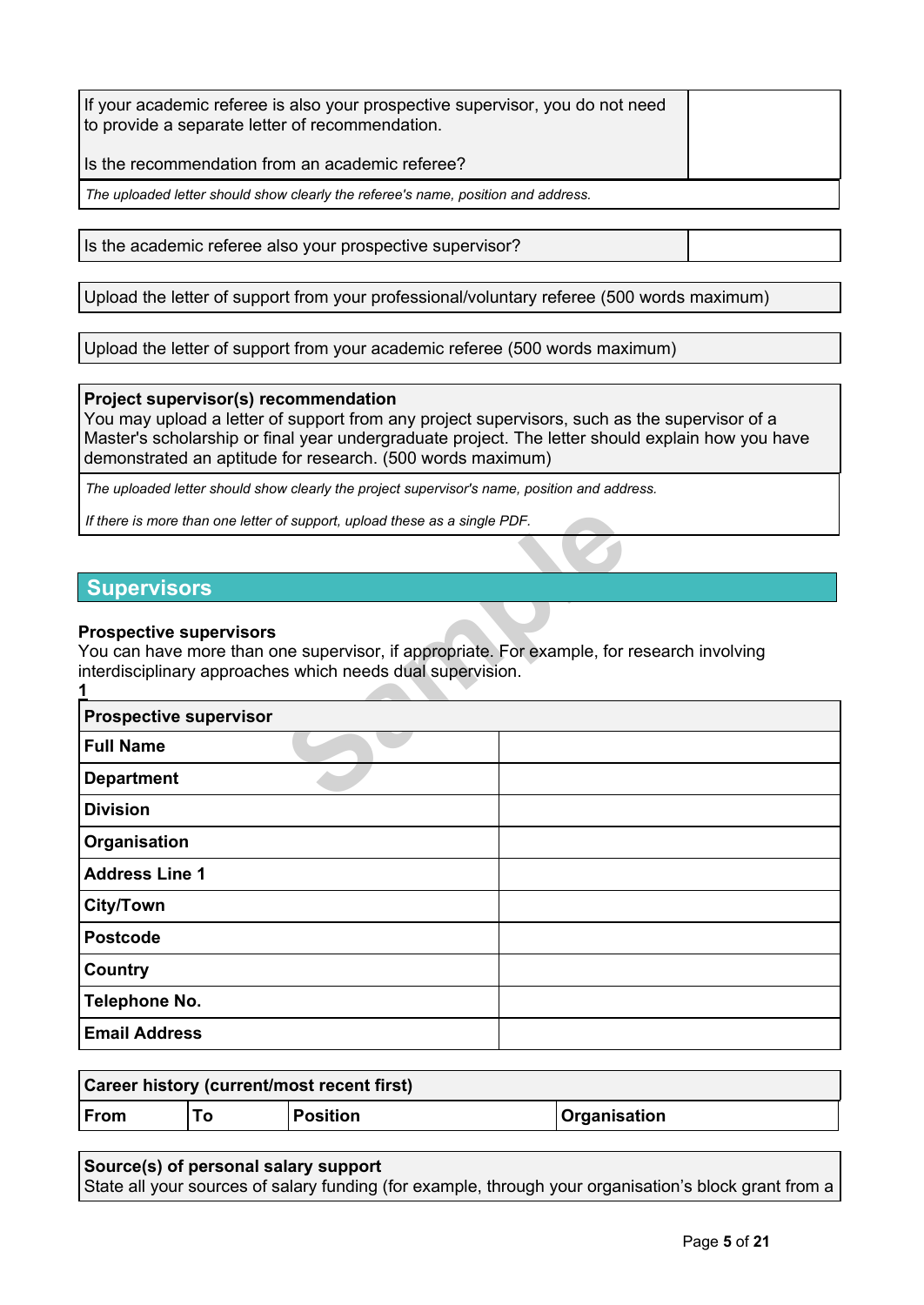```
higher education funding body), and the percentage of your salary they contribute.
```
**Relationship of current application to other work in the supervisor's department** How will the applicant and the research project relate to other work in your department? Explain to what extent the project is either similar to ongoing work or is a new development. (500 words max.)

### **Recent publications**

List up to five publications that you consider the most important and relevant to this application. List these in chronological order with the most recent first. Give the citation in full, including the title of paper and all authors (unless more than 10, in which case you may use 'et al', ensuring that your position as author remains clear).

**Current and recent research funding (including Wellcome Trust grants)** List all research funding you have held in the last five years and any key funding before then.

bu have held in the last five years and any key<br>State the name of the funder, name(s) of granth<br>ded (and how much of this you received), your<br>the percentage of your time spent on the research<br>per week that you spend on the List the most recent first. State the name of the funder, name(s) of grantholder(s), title of the project, total amount awarded (and how much of this you received), your role in the project, and the start and end dates. State the percentage of your time spent on the research; if the grant is active state the number of hours per week that you spend on the research.

Include details of any recurrent or core funding you have held. Explain your role in obtaining the funding. For example, whether you held them in your own right as lead applicant, coapplicant, or as part of a consortium.

We look at your success in getting research funding when we assess your track record. We also want to understand how *this proposal is distinct from other funding you hold.*

### **Supervisor's research and training record**

Provide full details of your research and training record.

*We ask this to understand you have the relevant research and training experience to supervise.*

How many PhD students have you supervised to date?

How many PhD students submitted their theses within three years?

How many PhD students took longer than four years to submit their theses?

How many students were awarded a PhD?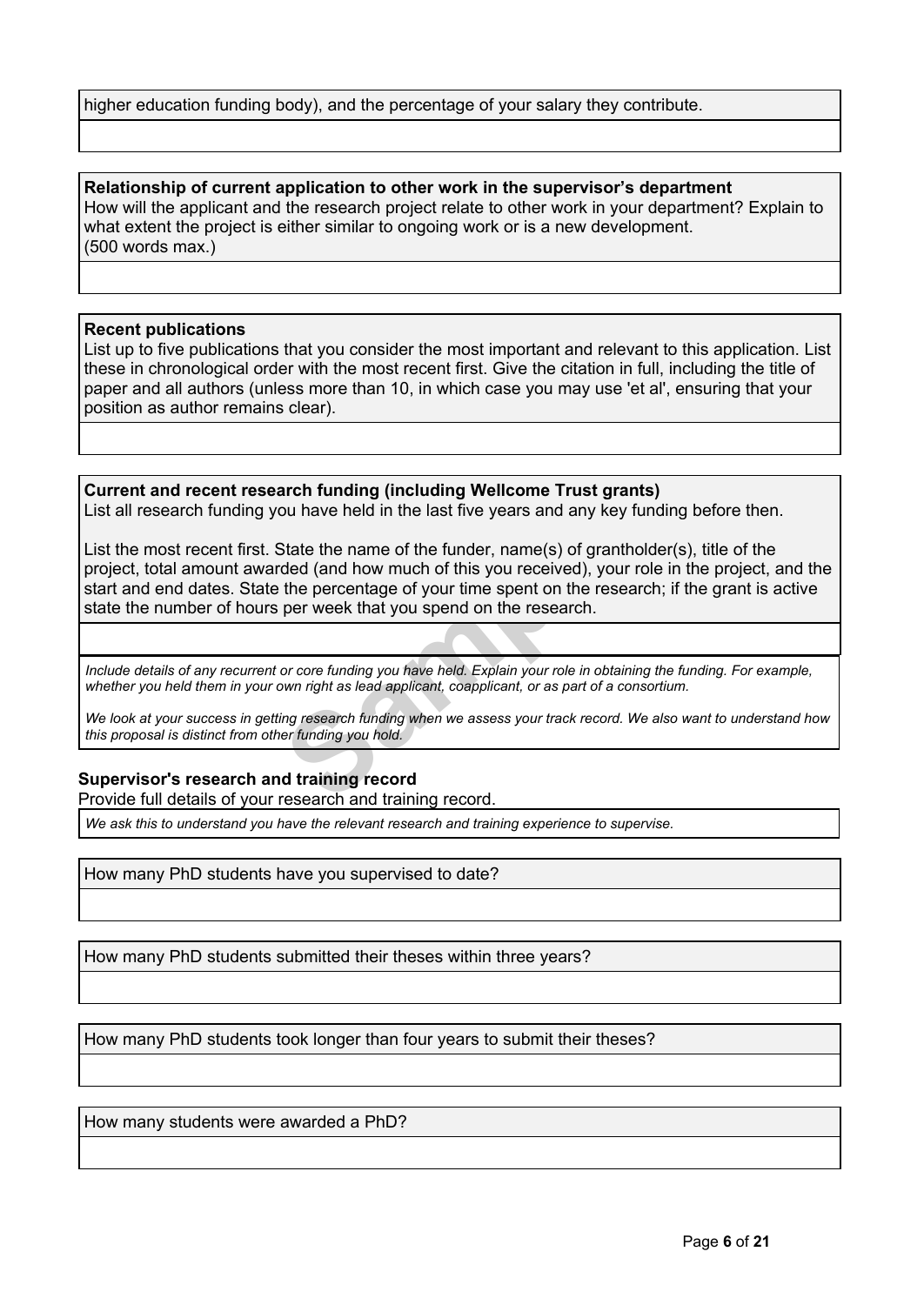How many PhD students do you currently supervise? List these students alongside their PhD project start date.

Did any PhD students take longer than four years to submit their theses?

Why did these students take longer than four years to submit their theses? Please do not provide any sensitive personal information here.

State the name, subsequent career and last known position of all the PhD students you have supervised in the last ten years.

### **Supervisory environment and academic timetable and support**

reds does the applicant have? How will you add<br>g in methods, techniques, historiography and the<br>ith the applicant, especially during the first and<br>staff with relevant experience to whom the app What research training needs does the applicant have? How will you address these? Distinguish between induction, training in methods, techniques, historiography and the teaching of study skills. (200 words max.)

How often will you meet with the applicant, especially during the first and third years of the award? (200 words max.)

Give brief details of other staff with relevant experience to whom the applicant will have access (200 words max.)

State your department's last two RAE/REF ratings

Provide a detailed timetable of the key stages which will ensure the student can complete their research and submit their PhD thesis within the period of the studentship. (250 words max.)

### **Recommendation**

Upload your letter of support, stating why and how the applicant has been selected (500 words maximum).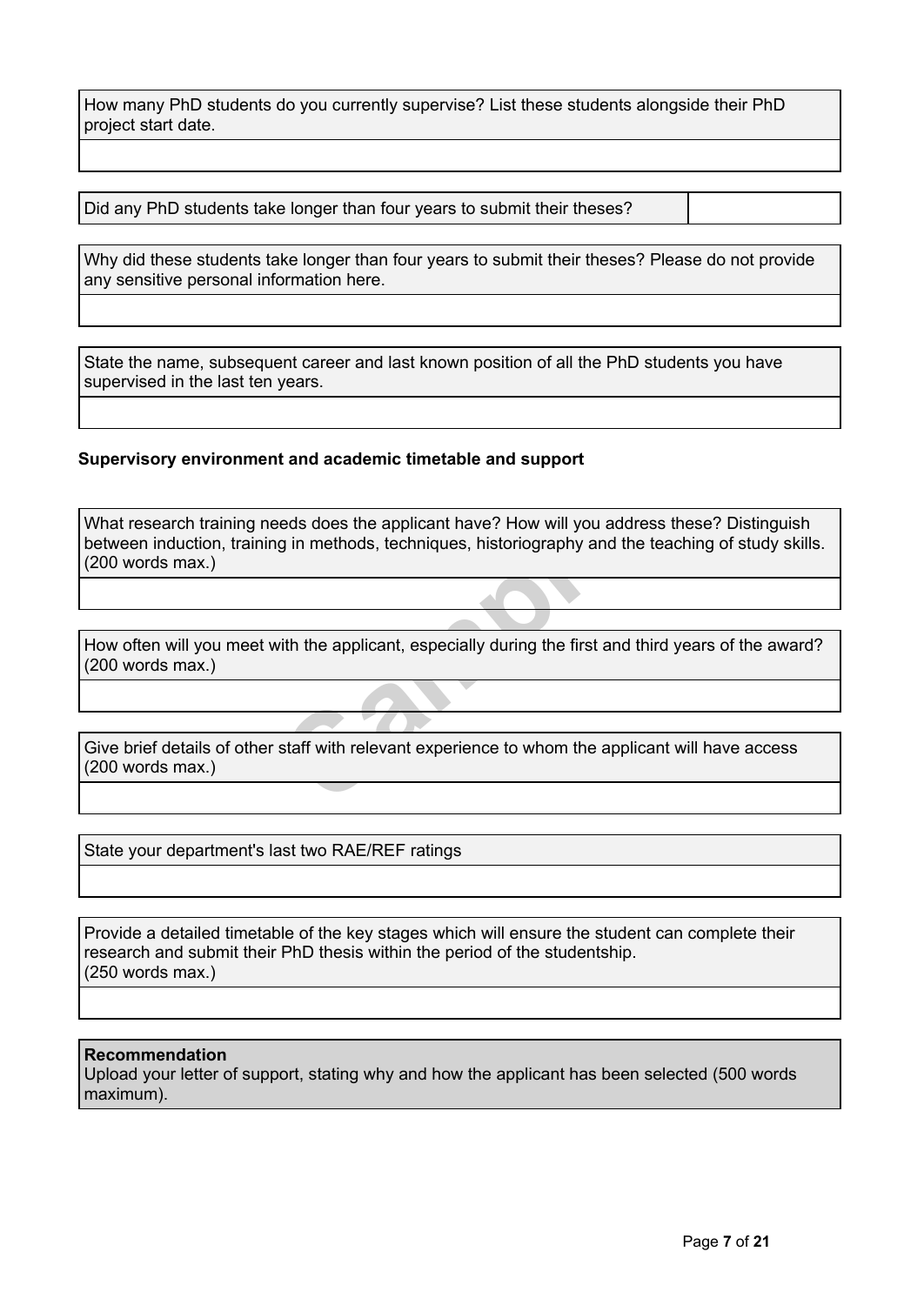# **Sponsors**

#### **Sponsor**

**1**

If a supervisor leaves or is unable to carry out their role, the sponsor must be able to guarantee continued supervision and training of the student. This can be by taking over the supervision directly, or by finding another suitable supervisor.

*The sponsor may also be the supervisor if they can fulfil the responsibilities of both roles.*

| <b>Sponsor</b>                                                                         |  |  |
|----------------------------------------------------------------------------------------|--|--|
| <b>Full Name</b>                                                                       |  |  |
| <b>Department</b>                                                                      |  |  |
| <b>Division</b>                                                                        |  |  |
| Organisation                                                                           |  |  |
| <b>Address Line 1</b>                                                                  |  |  |
| <b>City/Town</b>                                                                       |  |  |
| <b>Postcode</b>                                                                        |  |  |
| Country                                                                                |  |  |
| <b>Telephone No.</b>                                                                   |  |  |
| <b>Email Address</b>                                                                   |  |  |
|                                                                                        |  |  |
| <b>Title of current post</b>                                                           |  |  |
|                                                                                        |  |  |
|                                                                                        |  |  |
| <b>Recommendation</b><br>You may upload a sponsor letter of support for the applicant. |  |  |

| Title of current post |  |
|-----------------------|--|
|                       |  |

### **Recommendation**

#### **Expected date of termination**

As the sponsor, you must have a contract of employment for at least the duration of the proposed studentship.

### **Source(s) of personal salary support**

State all your sources of salary funding (for example, through your organisation's block grant from a higher education funding body), and the percentage of your salary they contribute.

### **Date of appointment**

# **Collaborators**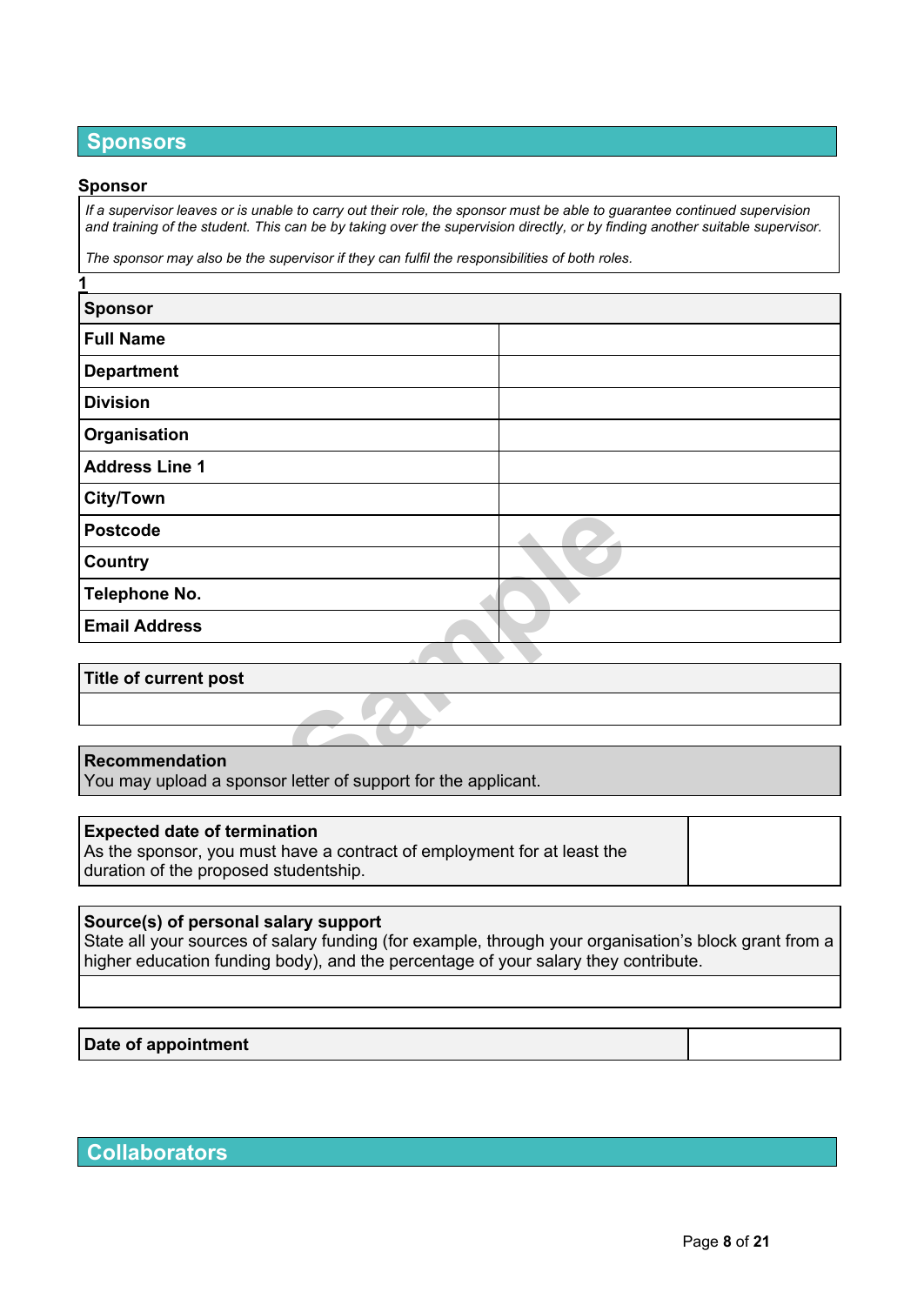Are any collaborations essential for this proposal? This could be through sharing facilities, providing access to resources (essential reagents, samples, data) or sharing subject-specific knowledge and guidance.

If the answer is 'Yes', you will be asked to provide information about these collaborators and to confirm their willingness *to take part in the proposed research.*

I confirm that the collaborators named below have agreed to be involved, as described, in the proposed research and are willing for their details to be included as part of this application.

List any key collaborators (name and organisation) and provide a very brief outline of their role in the proposed research.

You can replace the collaborators named here with suitable alternatives if it is necessary or appropriate to do so.

# **Related applications**

### **Is this or a similar application for funding currently under consideration elsewhere?**

**CONTRO SET AND CONTRO SET AND CONTRO SET AND ADDEDED SET AND ADDEDED SCALA THE ADDEDEDED SCALA THE CONTRO SET AND THE USE OF THE AND THE AND THE AND THE AND THE AND THE SET AND THE SET AND THE SET AND THE SET AND THE SET** We'll consider your application even if you have a similar application being considered by another funder. However, we will only consider one application from each applicant. If the other funder offers you funding, please tell us immediately. We will usually ask you to decide on that offer within one month. If you decide to apply to another funder with a similar *application after you have applied to us, please also let us know.*

Provide the name(s) of the funder(s) and the expected decision date(s).

### **Is this a resubmission of an application submitted to Wellcome within the last 24 months?**

Contact us before resubmitting an application.

How is this application different? (200 words max.)

# **Research summary**

### **Research summary**

Provide a summary of your proposed research, including key goals, for an expert audience. (200 words max.)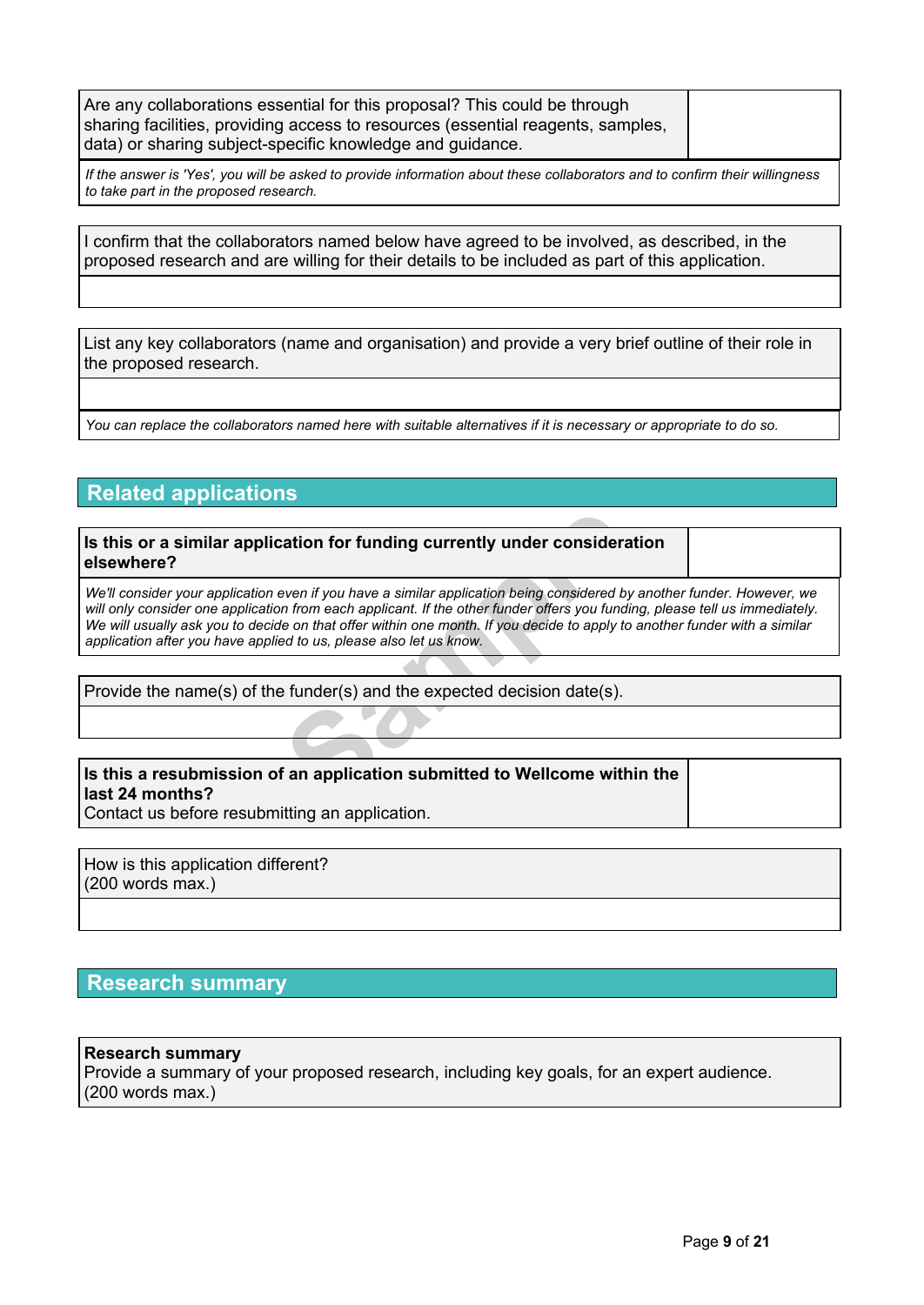The summary should be as complete as possible within the word limit. Include key words that best describe the proposal *to enable text searching.*

We will use this as a short abstract and to classify your proposal by subject. We may use it to describe your research on *our website and elsewhere (we publish summary details of all our awards).*

#### **Lay summary**

Provide a summary of your proposed research for a non-specialist audience. You don't need to oversimplify your research, but try to explain it as clearly as possible. Write in the first person ("I" and "we") and structure your summary in this order: background to the research problem; your approach; expected impact of your work. If your application is successful, this summary will be automatically uploaded, without editing, to our website. Take care not to include anything confidential or commercially sensitive.

We may use this to describe your research on our website and elsewhere (we publish summary details of all our *awards).*

#### *Example of a lay summary*

ur research on our website and elsewhere (we publish su<br>(CDA) remain the gold standard for determining cause of<br>es (LMICs) is challenging. Facilities are inadequate, skille<br>vasive autopsy (MIA) procedure involving organ-di Complete diagnostic autopsies (CDA) remain the gold standard for determining cause of death, but performing them in *low- and middle-income countries (LMICs) is challenging. Facilities are inadequate, skilled staff scarce and public acceptance low. A minimally invasive autopsy (MIA) procedure involving organ-directed sampling has been proposed as* an alternative. Oxford University Clinical Research Unit (OUCRU) is evaluating the use of MIA in Vietnam, but the method's ultimate effectiveness will depend on its public reception. The public view on post mortem examinations and consent for them are complex and under-researched. I will use interviews, focus groups and participant observations to assess the practice and perceptions of autopsy in Vietnam and Nepal. I will investigate socio-cultural factors surrounding these perceptions and explore ethical barriers preventing autopsy uptake. I will try to determine whether MIA may be more acceptable than traditional forms of post mortem. I will then work alongside clinicians to develop more culturally *sensitive and appropriate methods of obtaining consent to autopsy.*

### **Archival research**

Will you need access to archives for your research?

Provide a list of the archives.

Have these archives been catalogued?

Have you been guaranteed access to these archives?

### **Details of research project**

**Below is an example structure for the description of your research project. This is intended as a guide, and is by no means prescriptive. If relevant you may include:**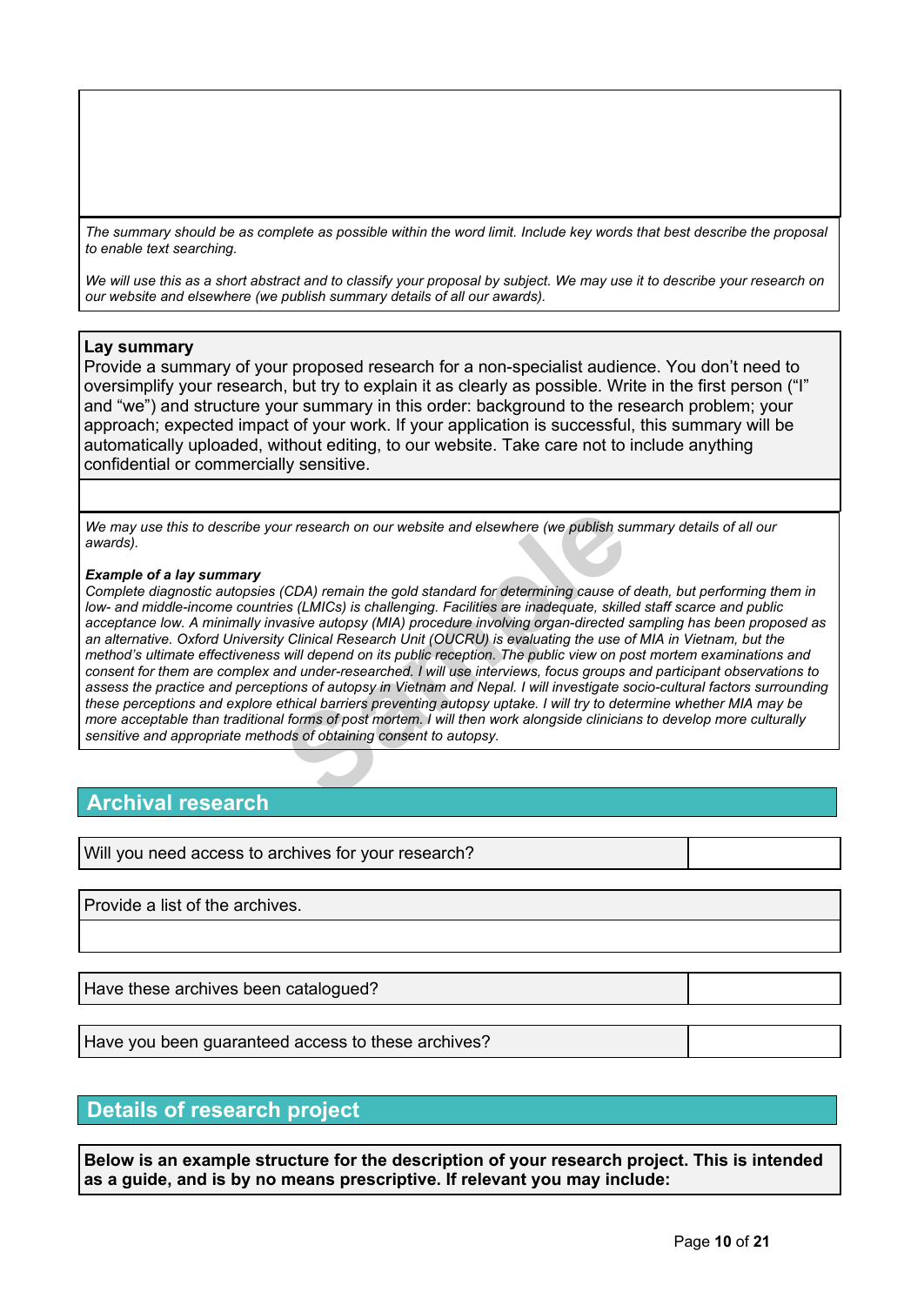(a) the research focus and/or question(s) you will address;

- (b) why the idea is important;
- (c) work which has led up to the project;
- (d) the methodology you will use;

(e) your plan of research including brief timetable and milestones;

(f) relevance of the project to scholarship, policy and/or practice.

Do not exceed **2,500** words, excluding graphs and figures.

*If you do not understand any part of this guidance, contact us for advice.*

The word count must not exceed 2,500 words in total, excluding graphs, figures. You may provide your answer to this question in text entry format or as a PDF attachment. If you are uploading your research vision, the uploaded document *must be in 11 point Arial font and portrait format.*

#### *Research focus and/or questions*

State what you consider to be the key research focus and/or question(s) that your research will address. For research *that is not driven by an underlying hypothesis, state the impact of the proposed studies.*

#### *Additional information*

Figures and additional information cannot exceed 2 A4 pages. Embed it in your upload for your research vision or upload it under 'Additional information'. If you choose to embed this information, any text present (such as legends, labels, or captions) can be excluded from the word count. If it exceeds two pages of A4 we will return your application to you to *reduce the amount of information.*

man pertinent to your grant proposal within the application for<br> **Sample Websites.**<br> **Sample Propose Applicant S**<br> **Sample Propose Applicants**<br> **Sample Propose Applicable:**<br> **Sample Propose Applicable:**<br> **Sample Propose Ap** You must provide all information pertinent to your grant proposal within the application form. Do not refer to additional *unpublished information on personal websites.*

(2500 words max.)

Does your proposal involve human participants?

### **Details of studies involving human participants**

Describe the study design. This should include, as applicable:

- number of participants in each group;
- type, frequency and duration of interventions and/or health outcome measures;
- frequency and duration of planned follow up;
- any other activity with potential significant risks to participants;
- details of any investigational product, focusing on manufacture, quality and consistency.

(300 words max.)

*Types of health outcomes or interventions can include but are not limited to:*

- *screening procedures*
- *collection of biological samples*
- *biometric and clinical data*
- *experimental challenges*
- *behavioural treatments*
- *process-of-care-changes*

List the main research questions behind the involvement of human participants. (200 words max.)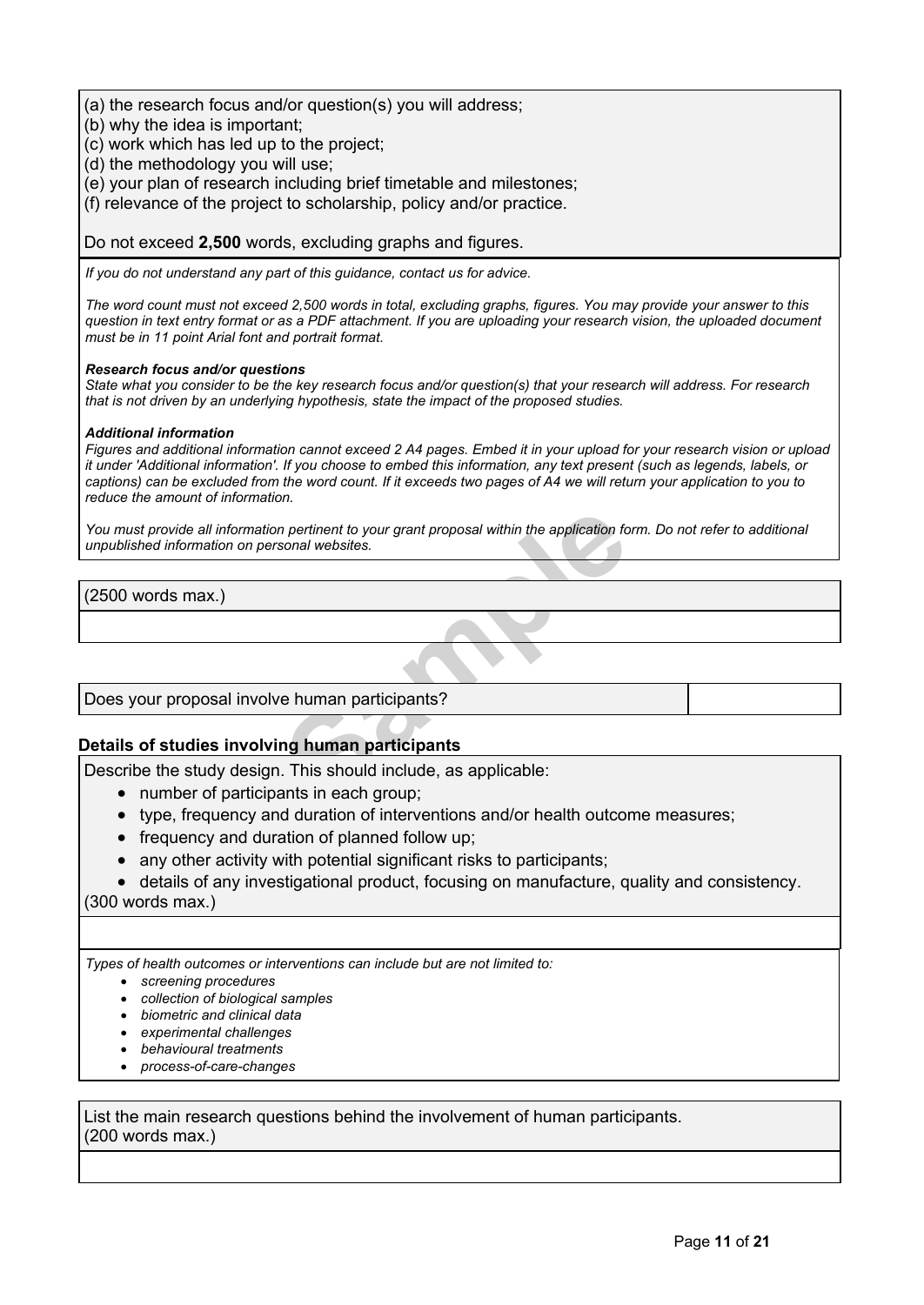Outline the strategy for recruitment and describe the inclusion/exclusion criteria for participants (if applicable). If any of the research will involve groups (e.g. focus groups, witness seminars), outline the rationale for allocating people to groups. (200 words max.)

Detail and justify the power calculation, sample size and proposed statistical analysis, including any interim analyses and/or subgroup analyses. What are the proposed methods for protecting against sources of bias?

(200 words max.)

Describe the supporting personnel and infrastructure that you'll use to deliver the proposed research (for example key support staff, roles of team members, participating centre(s) or facilities). Detail any activities a third party will undertake, and explain what agreements or formal contracts will be in place.

(200 words max.)

ated non-academic groups (for example, patier<br>sionals, or community groups) in developing this<br>der this to be good practice in many contexts.<br>The this to be good practice in many contexts.<br>The this to be good practice in m Have you involved any related non-academic groups (for example, patients, patient advocacy groups, healthcare professionals, or community groups) in developing this proposal? This is not a requirement but we consider this to be good practice in many contexts. (200 words max.)

### **Additional information**

Figures and additional information cannot exceed 2 A4 pages.

You can upload additional information here or embed it in your upload for your proposal. If you choose to embed this information, any text present (such as legends, labels, or captions) can be excluded from the word count. If it exceeds *two pages of A4 we will return your application to you to reduce the amount of information.*

### **Bibliographical references**

Give the citation in full, including title of paper and all authors, in alphabetical order, and include any primary sources to be consulted.

You may provide up to the equivalent of two A4 pages of primary and/or secondary literature relevant to the research project. Ensure that all references you include are pertinent to your research proposal and are cited in full, including all authors, the full title of each publication, journal title, year, volume and pages. For citations to preprints you should state *'Preprint', the repository name and the article persistent identifier (e.g DOI).*

References with more than 10 authors may be shortened to et al. but please ensure that your position as author (if *applicable) remains clear.*

Have you listed any "in press" papers in your References section that you want to submit to us?

Upload papers "in press" as a single PDF

**Dissemination of research findings**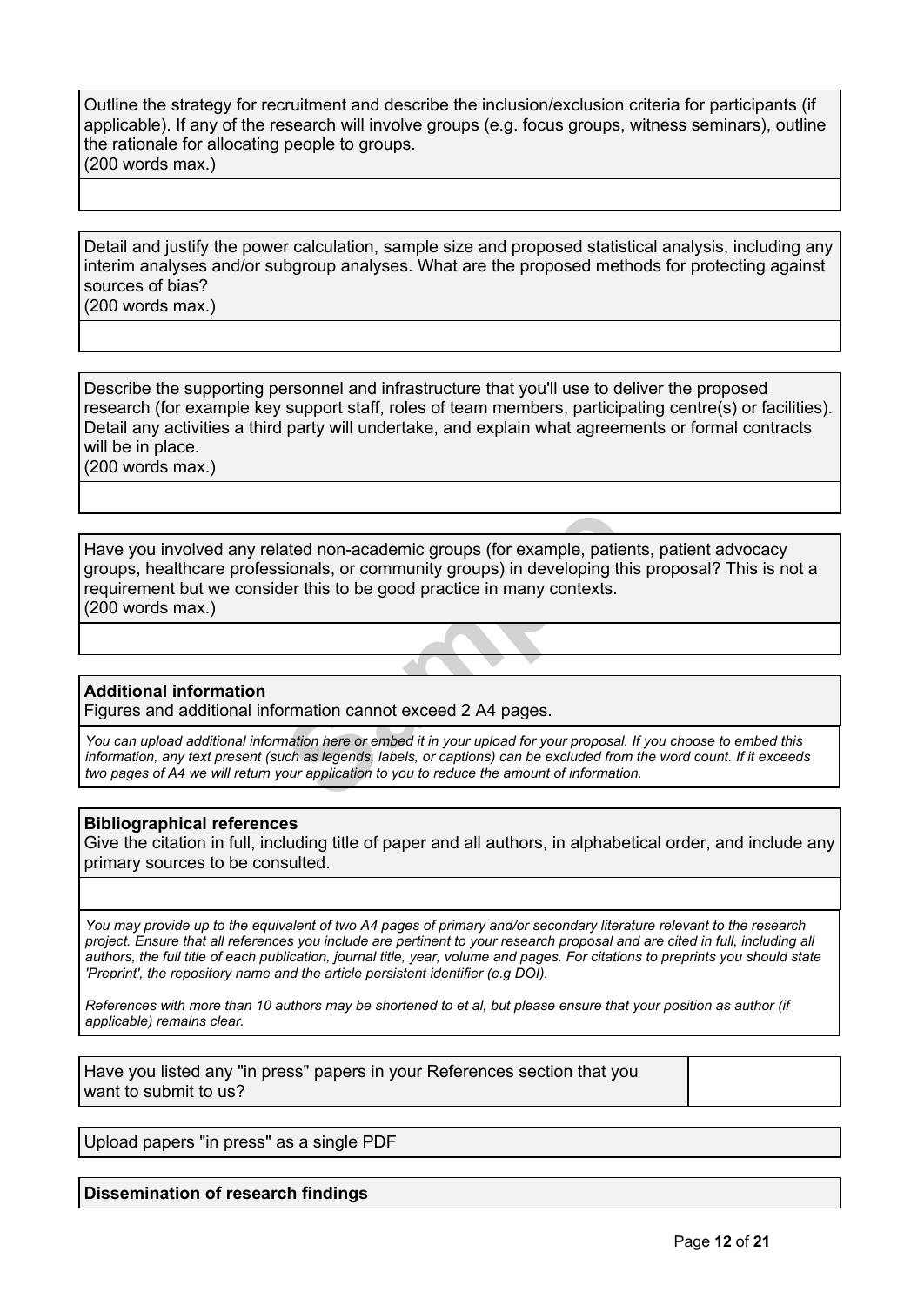How do you intend to disseminate the findings and/or outputs of your research to the audience(s) you have identified? Give details of those audiences. (250 words max.)

Through our work in Humanities and Social Science we want to encourage the application of research by developing strategies and mechanisms for making research useful to practitioners, policy makers and others. You should therefore carefully consider how you will disseminate your research findings to the relevant audiences. Rather than a list of *outputs, explain what sorts of audiences you aim to engage, and describe how you will do so.*

# **Outputs management and sharing**

### **Provide an outputs management plan**

All Wellcome-funded researchers are expected to manage their research outputs in a way that will achieve the greatest health benefit, maximising the availability of research data, software and materials with as few restrictions as possible. Our guidance on developing an outputs management plan, which includes a link to some good examples, is available [here.](https://wellcome.org/grant-funding/guidance/how-complete-outputs-management-plan)

If an outputs management plan is not required, please briefly explain why below. (700 words max.)

ise, proportionate and focus specifically on how outputs w<br>th benefits.<br>the setions as a template for your answer.<br>ials outputs<br>ch generate?<br>nation (e.g. the methodology of data collection and way w<br>made available?<br>outputs Your plan should be clear, concise, proportionate and focus specifically on how outputs will be identified, managed and *used to advance potential health benefits.*

*You should use the following questions as a template for your answer.*

*1. For data, software and materials outputs*

*(i) What outputs will your research generate?*

(ii) What metadata and documentation (e.g. the methodology of data collection and way of organising data) will *accompany the outputs?*

*(iii) When will these outputs be made available?*

*(iv) Where will you make these outputs available?*

*(v) How will they be discovered and accessed by the research community? (e.g. via presentations/press releases)*

*(vi) Are there possible restrictions to data sharing or embargo reasons?*

*(vii) How will data and metadata be stored, backed up and preserved?*

(viii) What resources (e.g. financial and time) will be dedicated to outputs management and ensuring all data is findable, *accessible, interoperable and reproducible?*

If your study involves a clinical trial, please see the clinical trial specific quidance on the webpage. This includes *additional points you must specify when your outputs include participant data.*

*2. For intellectual property outputs*

*(i) What IP will your research generate?*

*(ii) How will you protect this IP?*

*(iii) How will the IP be used to achieve health benefits?*

(iv) Provide the name and contact details for the person in your organisation (e.g. Technology Transfer Officer or Business Development executive) who can act as a point of contact for Wellcome in connection with the protection and *commercialisation of this IP.*

Select the approach you will use to maximise the impact of your significant research outputs to improve health and benefit the wider research community. If an outputs management plan is not required, select 'Not applicable'.

# **Public engagement**

How could members of the public and non-academic communities, inform, use, or find value in your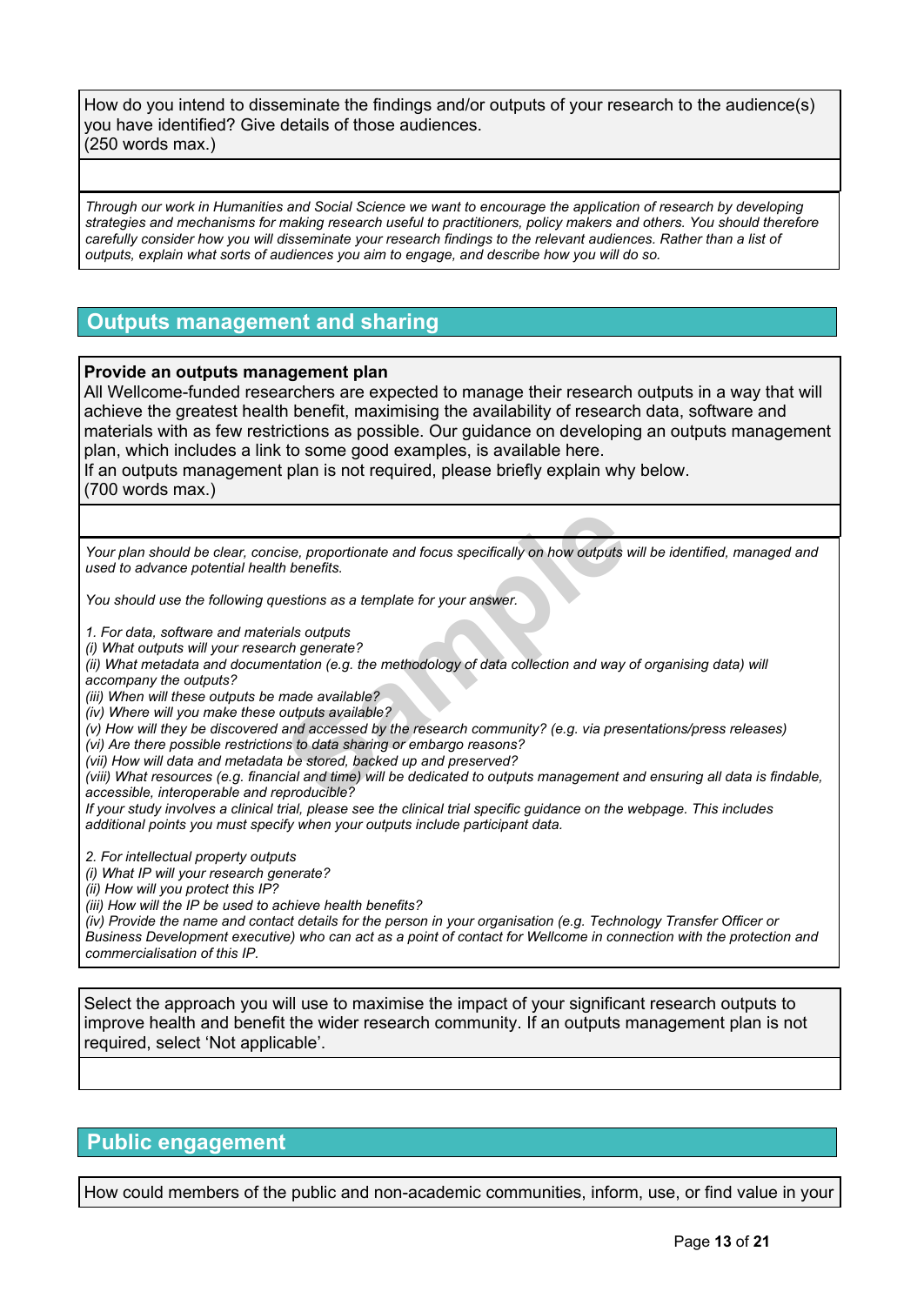research? (250 words max.)

We want to foster a culture that values, recognises and better supports public engagement with research. Successful *applicants are encouraged to apply for additional funds to support their engagement plans through our Research* Enrichment scheme. Further information on the scheme and on Wellcome's approach to public engagement is available *on our website.*

Engagement that is essential for the ethical conduct of your research, such as patient information leaflets or community advisory boards, should be part of your research methodology. You should include costs for this within your main *research costs.*

Have you discussed your ideas and plan with your institutional Public Engagement Officer (if you have one?)

Answers to this question are for monitoring purposes only. You will not be penalised for answering 'no'. However, we *strongly recommend you utilise any Institutional public engagement support available in planning your approach.*

# **Location of activity**

ake place at more than one location?<br>of your administering organisation where you w<br>directing funds. This includes, but is not limited<br>irect funding, fieldwork sites, and time spent we<br>ooratory. This does not include confe **Will the funded activity take place at more than one location?** List any locations outside of your administering organisation where you will be conducting research or redirecting funds. This includes, but is not limited to, anywhere in receipt of indirect funding, fieldwork sites, and time spent working in another organisation/laboratory. This does not include conference attendance.

### **For each location, select the organisation and then select 'Edit' to add the country and percentage of funds. You must include the administering organisation.**

Enter the approximate percentage of the total funds that will be spent in each location. Enter zero for locations where activity will take place but no significant funds will be spent. If you are requesting salary costs, attribute them to the employing organisation.

# **Costs requested and justification**

**Select the currency in which you want to apply.** Submit costs in the currency you think will best enable you to undertake the activity. This will probably be your local currency; if not, explain why not.

If you think that the currency may not be readily available, email grantpayments@wellcome.org. For more information *see our [website.](http://www.wellcome.org/funding/guidance/currency-issues)*

If we cannot award in the currency requested, we will talk to your administering organisation about using another.

Is this your local currency?

What is your local currency?

Explain why you are requesting costs in the selected currency and what exchange rate you have used.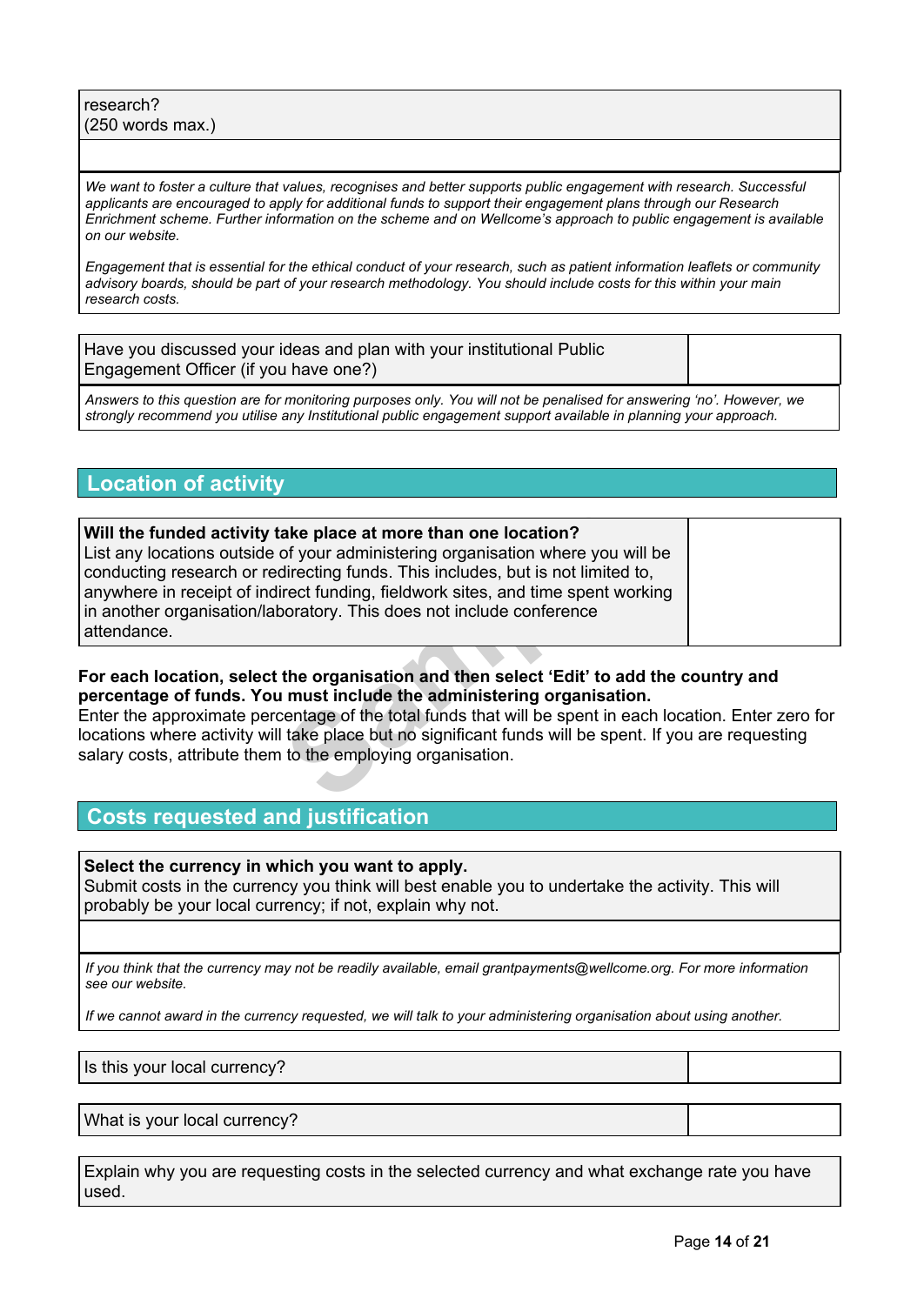(100 words max.)

#### **Studentship stipends and Tuition fees**

Enter the total studentship stipend here; £64,759 if your host institution is based outside of London, £72,428 if your host institution is based in London.

Include any studentship fees requested on a separate line.

State the annual amount of approved university and college tuition fees (if appropriate) at the UK/EC student rate. *Include estimates of fees for the second and third years of study.*

*International fees can only be requested by applicants from low- and middle-income countries.*

*We will add inflation to your fees – you do not need to add it to your application.*

### **Studentship fees**

**Description Total**

### **Materials and consumables**

#### **Materials and consumables**

| Justification for studentship fees.           |              |
|-----------------------------------------------|--------------|
| $(300 \text{ words max.})$                    |              |
|                                               |              |
|                                               |              |
| <b>Materials and consumables</b>              |              |
| Are you requesting materials and consumables? |              |
| <b>Materials and consumables</b>              |              |
| <b>Description</b>                            | <b>Total</b> |
|                                               |              |

Justification for materials and consumables. (300 words max.)

#### **Travel and subsistence**

Are you requesting travel and subsistence?

*Include here conference attendance, collaborative visits and other travel related to this grant separately. Where* necessary, state the host organisation. Enter the total carbon offset costs requested as a single line under travel and *subsistence. Find out more about our carbon offset for travel policy [here.](https://wellcome.org/funding/carbon-offset-policy-travel)*

#### *Conference attendance*

*The lead applicant can request costs to attend academic/scientific conferences, including conference registration fees* and carbon offsetting the travel, up to a maximum of £5,000. Specify the amount being requested and tell us how you *calculated any carbon offset costs.*

#### *Collaborative visits*

If you are requesting costs for collaborative visits, state the host organisation and provide a detailed breakdown of the travel and subsistence costs. You can include the cost of carbon offsetting the travel involved. Justify the need for each visit, its duration and your mode of transport separately, and tell us how you calculated any carbon offset costs.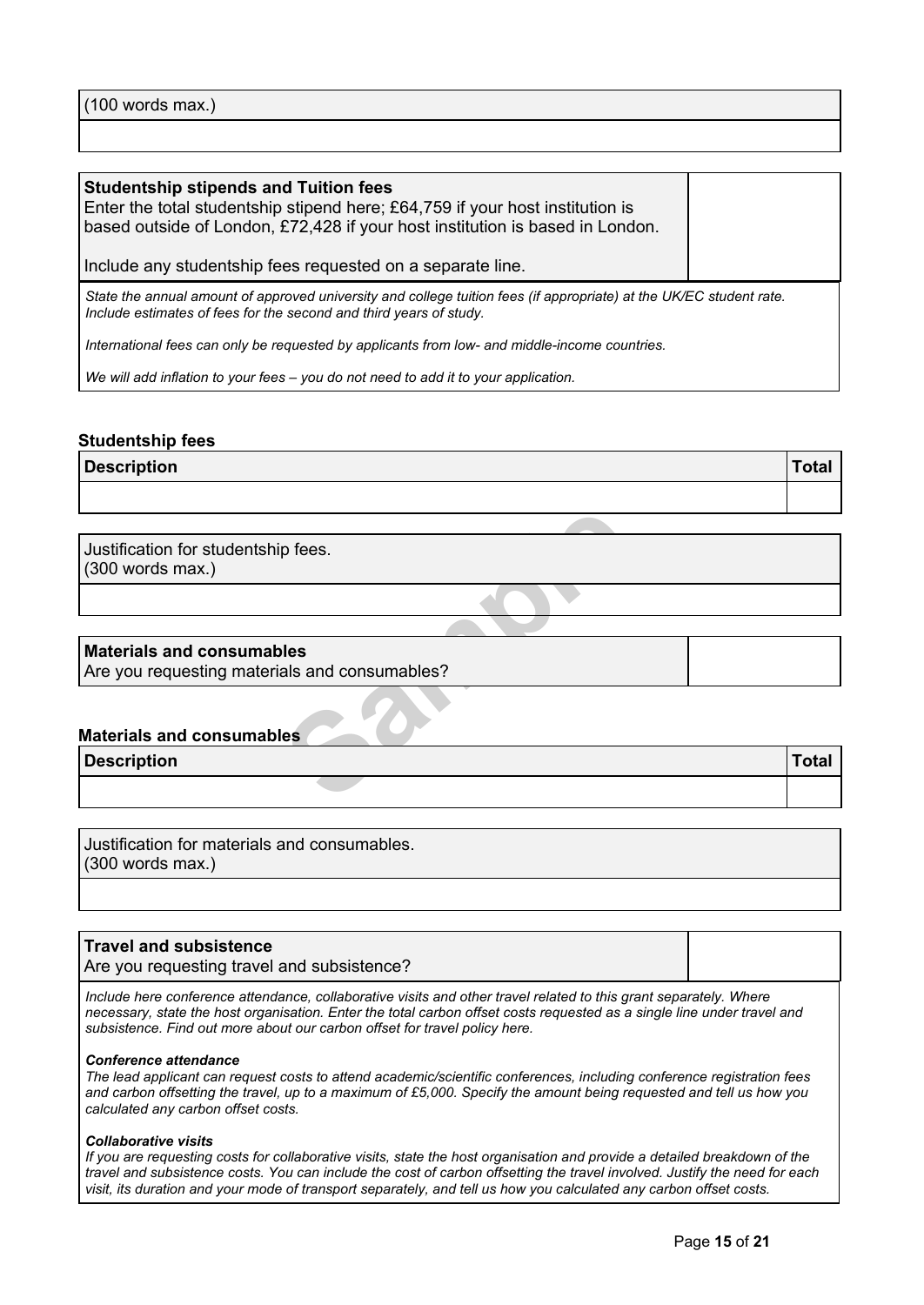#### *Other travel related to this grant*

You can request costs for other essential visits, for example for sample collection and trips to facilities. You can include the cost of carbon offsetting the travel involved. Justify the need for the visit, its duration and your mode of transport *separately, and tell us how you calculated any carbon offset costs.*

#### **Travel and subsistence**

#### **Description Total**

Justification for travel and subsistence costs. (300 words max.)

*Provide a clear breakdown of how costs have been calculated, and quotes where applicable. For example: Hotel London - £100 per night x 5 = £500*

#### **Miscellaneous costs**

Are you requesting miscellaneous costs?

Provide a detailed breakdown of the miscellaneous costs requested. Enter costs that do not fall under any other category in this section. These may fall under specific subheadings (such as Overseas allowances); where they do not, select *Other and type a description of the item.*

#### *Working abroad*

**Sample 120 and Solution**<br> *Sampleous costs requested. Enter costs that do*<br> *nder specific subheadings (such as Overseas allowances*<br>
the item.<br>
pplicant(s) and/or research staff to be employed on the graphicant<br>
pplicant If costs are requested for the applicant(s) and/or research staff to be employed on the grant to carry out any of the *proposed research abroad, state the overseas host organisation, and detail the travel costs and other overseas allowances. Allowances should be itemised (e.g. baggage/freight; medical insurance). Further guidance can be found on the scheme [webpage](https://wellcome.org/funding/doctoral-studentships).*

#### **Miscellaneous - other**

| <b>Type</b> | <b>Description</b> | <b>Total</b> |
|-------------|--------------------|--------------|
|             |                    |              |

Justification for miscellaneous costs. (300 words max.)

Are you requesting overheads under the miscellaneous costs heading?

Upload a letter from the Finance Director of each organisation. If there is more than one letter, upload these as a single PDF.

Each letter must include:

- a full breakdown of costs requested (you can't ask for a percentage of the project costs)
- an explanation of why these costs are necessary for the project
- confirmation that the breakdown is a true representation of the costs incurred.

Are you based at a UK university and requesting overheads on subcontracted costs?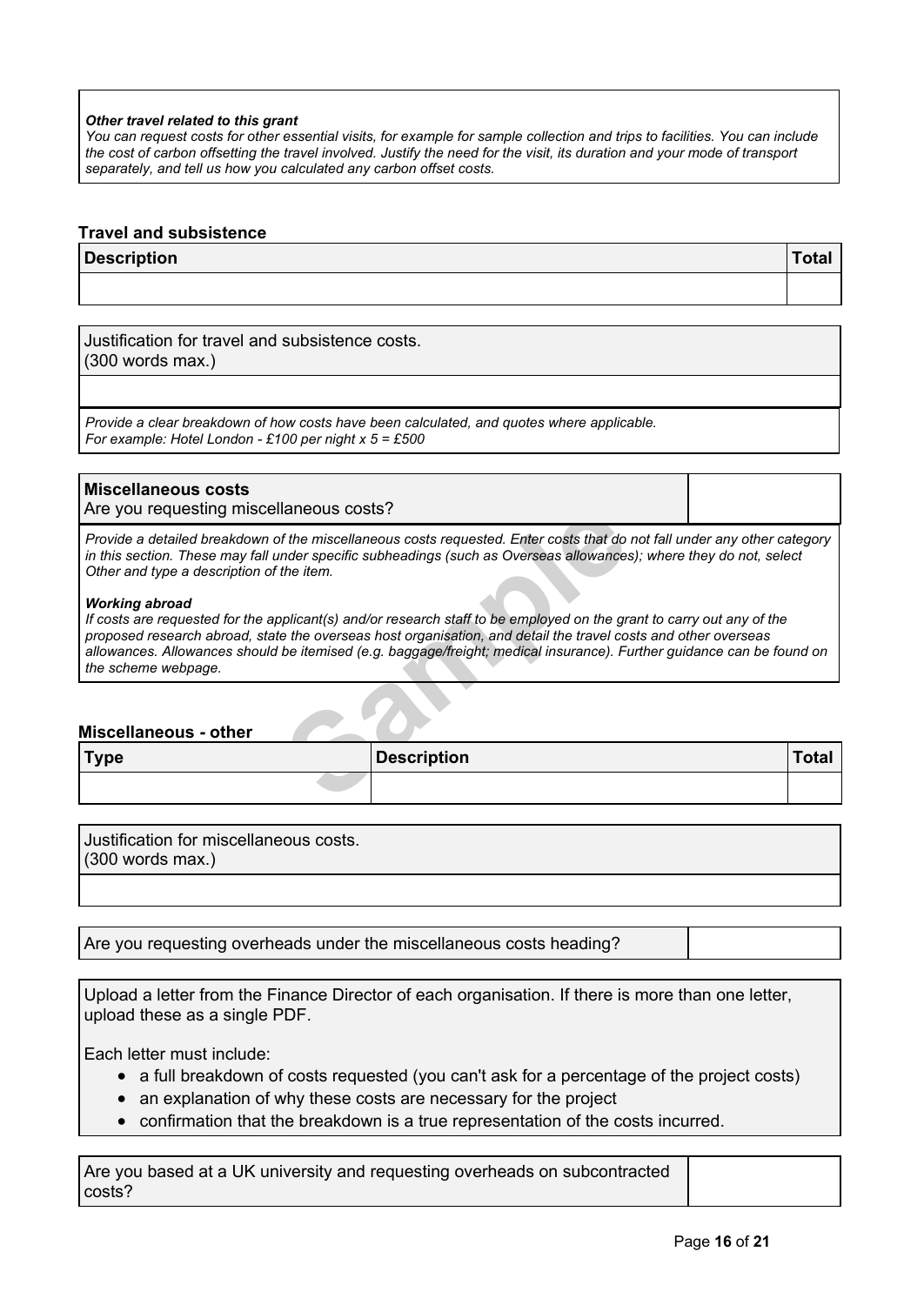Confirm that the university will not include these subcontracted costs in its annual return for the UK Charity Research Support Fund.

# **Summary of costs requested Total Total**

# **Full economic costing**

Is your organisation based in the UK?

Is your organisation calculating the full economic cost of this proposal?

omic cost of your research proposal (£)?<br>
sts at the percentage rate currently used by you.<br> **J**<br> **J**<br> **I human participants, human biological material,<br>
human participants, human biological material,<br>
tifiable data?<br>
prov** What is the total full economic cost of your research proposal (£)? Include inflation in your costs at the percentage rate currently used by your administering organisation.

# **Research involving human participants, human biological material and identifiable data**

Does your project involve human participants, human biological material, or identifiable/potentially identifiable data?

This information is intended to provide advice on how to complete these questions. It is not a comprehensive review of *the legal and regulatory environment in which your application is made.*

*We use the World Health Organization definition of research with human beings: "any social science, biomedical,* behavioural, or epidemiological activity that entails systematic collection or analysis of data with the intent to generate *new knowledge, in which human beings:*

- *are exposed to manipulation, intervention, observation, or other interaction with investigators either directly or through alteration of their environment or*
- *become individually identifiable through investigator's collection, preparation, or use of biological material or medical or other records."*

Read our Research involving human [participants](https://wellcome.org/grant-funding/guidance/research-involving-human-participants-policy) policy for information on what we expect from the researchers and *organisations we fund.*

*You must have ethical approval for any research Wellcome funds that involves:*

- *human participants*
- *human biological samples*
- *personal data.*

The Data Protection Act 2018 defines personal data as any information relating to an identified or identifiable living *person. For example, a person who can be identified either:*

- *directly from that information or*
- *indirectly by combining it with other available information.*

Any use of personal data or biological samples, relating to living or dead persons, must comply with all relevant *legislation where you are working.*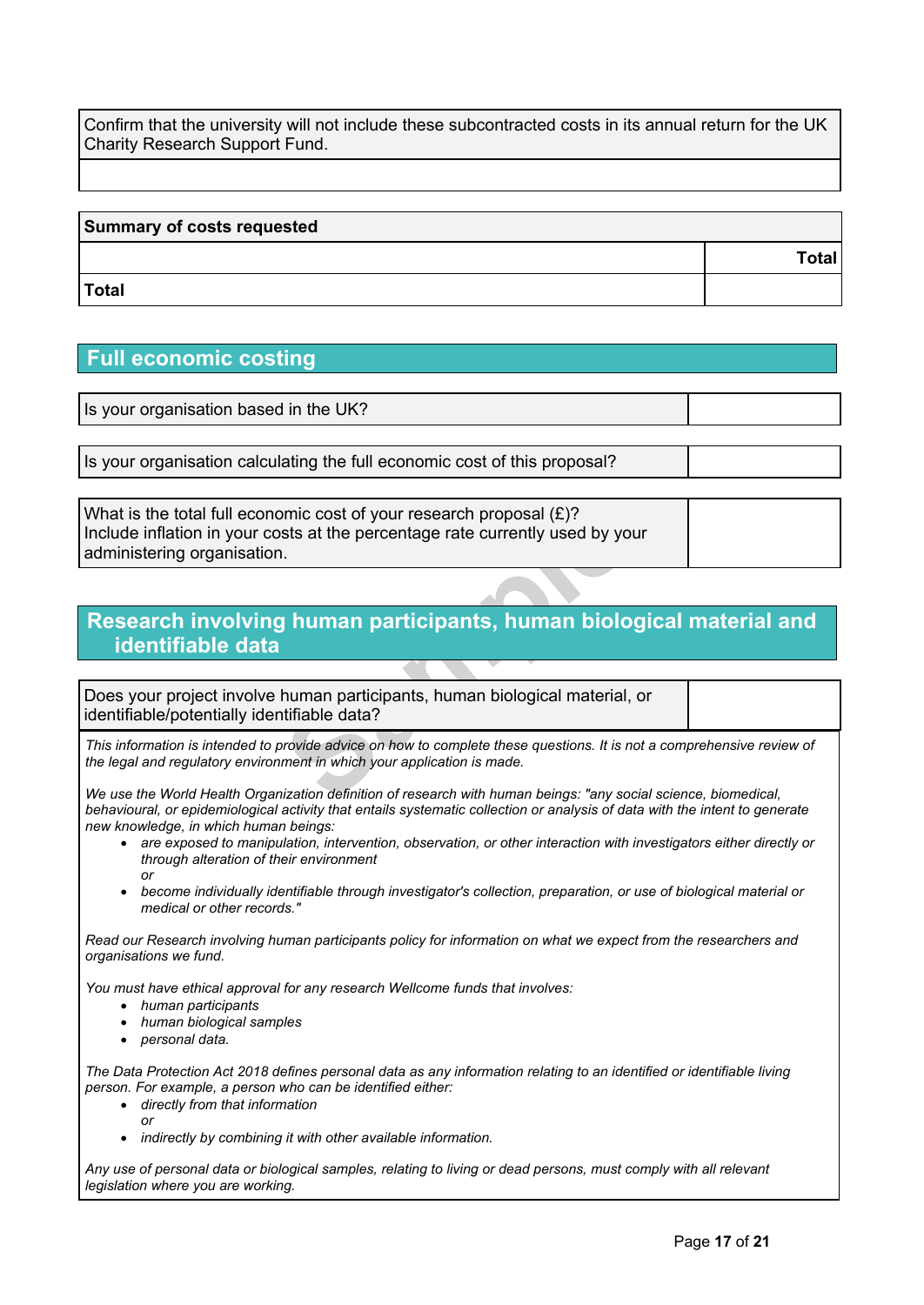You must get approval from other regulatory bodies such as the Human Fertilisation and Embryology Authority (HFEA) or *the Gene Therapy Advisory Committee in the UK where necessary. Foe example, research involving human embryos may require a licence from the HFEA (see the HFEA [website](http://www.hfea.gov.uk/) for more information).*

If your proposal involves research on gene therapy which requires regulatory approval, you should apply for this from:

- *your Local Research Ethics Committee*
- *your University's Genetic Manipulation Committee*
- *the Gene Therapy Advisory Committee*
- *the Medicines and Healthcare products Regulatory Agency (MHRA).*

You must get ethical review in all countries where any part of the research is to take place. Read our [guidance](https://wellcome.org/grant-funding/guidance/research-involving-people-low-and-middle-income-countries) for *research involving people living in low- and [middle-income](https://wellcome.org/grant-funding/guidance/research-involving-people-low-and-middle-income-countries) countries.*

You must have all the necessary relevant regulatory and ethical approval in place at all relevant times during the project. *These must be in place for every site where research will be carried out.*

Confirm that you have read our guidance on the feedback of [health-related](https://wellcome.org/grant-funding/guidance/research-involving-human-participants-policy) findings in research and that you are in the process of considering your approach to this.

Who has, or will, review the ethics of the project and when? Detail any other regulatory approvals you have obtained, or will seek.

We reserve the right to see relevant approval documents at any point during the grant and after it has ended. This is in accordance with our research involving human participants policy.

Do you propose to use facilities, staff or patients within the National Health Service (NHS) in the UK?

Seek.<br>
Seek.<br>
Seek.<br>
Seek.<br>
Seek.<br>
Seek.<br>
Seek.<br>
Seek.<br>
Seek.<br>
Seek.<br>
Seek.<br>
Seek.<br>
Seek in our research involving human part<br>
Different parameters within the National Heal<br>
Fequires NHS support, Wellcome agrees to abide b By agreeing to fund work which requires NHS support, Wellcome agrees to abide by the Statement of Partnership on *Non-commercial R&D in the NHS in England (and the corresponding statements in Northern Ireland, Scotland, and* Wales). You must therefore meet the obligations of the Partnership and may not carry out any research until the NHS *has given its consent.*

The Research Governance Framework for Health & Social Care, published by the Department of Health in England can *be downloaded from the Department of Health website [http://www.dh.gov.uk/health/category/research.](http://www.dh.gov.uk/health/category/research/) Wellcome cannot act as sponsor.*

Have you completed a Schedule of Events Cost Attribution Tool? This must be signed off by an AcoRD specialist. Download a template SoECAT from the NIHR [website.](https://www.nihr.ac.uk/researchers/collaborations-services-and-support-for-your-research/run-your-study/excess-treatment-costs.htm) Read our [guidance](https://wellcome.org/grant-funding/guidance/clinical-research-using-nhs-resources) on why you need to complete a SoECAT.

Explain why you have been unable to complete a Schedule of Cost Attribution Tool. You can submit your SoECAT whilst we are reviewing your application but Wellcome cannot make a funding decision without it. If you do not have a signed off SoECAT form your research will not receive HRA approval (or equivalent). (100 words max.)

Do you need a formal sponsor for the project? For example, under the Medicines for Human Use (Clinical Trials) Regulations or the Research Governance Framework for Health and Social Care and equivalent guidance.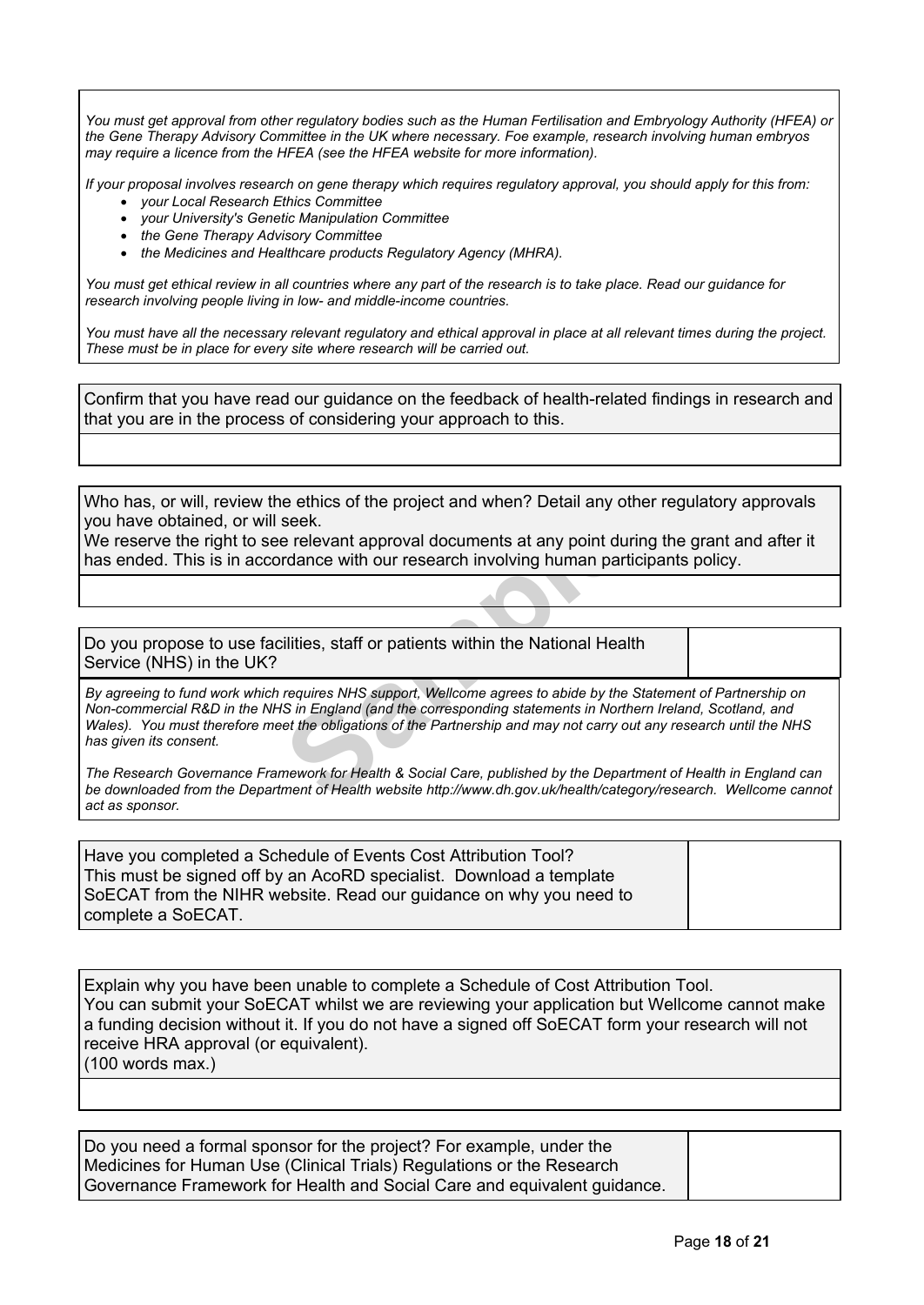Which organisation(s) has/have agreed to fulfil this role? Wellcome cannot act as sponsor.

## **Risks of research misuse**

Confirm that you have considered whether your proposed research could generate outcomes that could be misused for harmful purposes.

Wellcome encourages applicants and their host organisations to consider carefully any risks that the potential outcomes (information, products or technologies) of the research could be misused for harmful purposes. These include actions *that pose a significant threat to humans, animals, plants or the environment - including terrorist misuse.*

Examples of possible research areas that are associated with dual-use risks of this type, include (but are not restricted *to) research that aims to:*

- *demonstrate how to render a vaccine ineffective*
- *confer resistance to a therapeutically useful antibiotic or antiviral agent*
- *enhance the virulence of a pathogen or renders a non-pathogen virulent*
- *increase the transmissibility or alter the host range of a pathogen*
- *enable the evasion of diagnostic and detection methods*
- *enable the weaponisation of a biological agent or toxin*
- *generate or reconstitute an eradicated or extinct agent or toxin*

Have you identified any tangible risks of this type?

Briefly describe these risks and explain how you and your organisation will manage them. (250 words max.)

**Sample Transformation**<br>
Sibility or alter the host range of a pathogen<br>
diagnostic and detection methods<br>
ion of a biological agent or toxin<br> **Sample Example 1** is type?<br> **Sample Sidicary Sidicary Sidicary Sidicary Sidica** Where you judge there are tangible (real and non-hypothetical) risks that the proposed research will itself generate outcomes that could be misused to cause harm, you (and your fellow researchers and host organisations) must take appropriate steps to monitor the research as it proceeds and minimise these risks. Risk mitigation could include establishing a process to review dual use risks on an on-going basis through the project and to gain independent expert advice as appropriate. You must also ensure that all members of your team are aware of these risks in progressing their *research, and receive appropriate education and training on these issues.*

The identification of tangible risks in a research project should be clearly balanced against the benefits and value that is to be gained for health, science and society. We recognise that most research could conceivably generate results that might hypothetically be misused at some point in the future, and we are not asking applicants to appraise these kinds of *remote and hypothetical risks.*

Refer to the joint BBSRC, MRC and Wellcome policy and position statement on [managing](https://wellcome.org/funding/managing-grant/managing-risks-research-misuse) risks of research misuse, and *our guidelines on good [research](https://wellcome.org/funding/managing-grant/policy-good-research-practice) practice.*

# **Freedom to operate/conflicts of interest**

**Describe any freedom to operate or other intellectual property related issues that might affect your ability to carry out the proposed research and/or to use, share or commercialise the research outputs. Explain how you will address these.**

In particular, consider the following:

Will your research use technology, software, databases, materials or patented inventions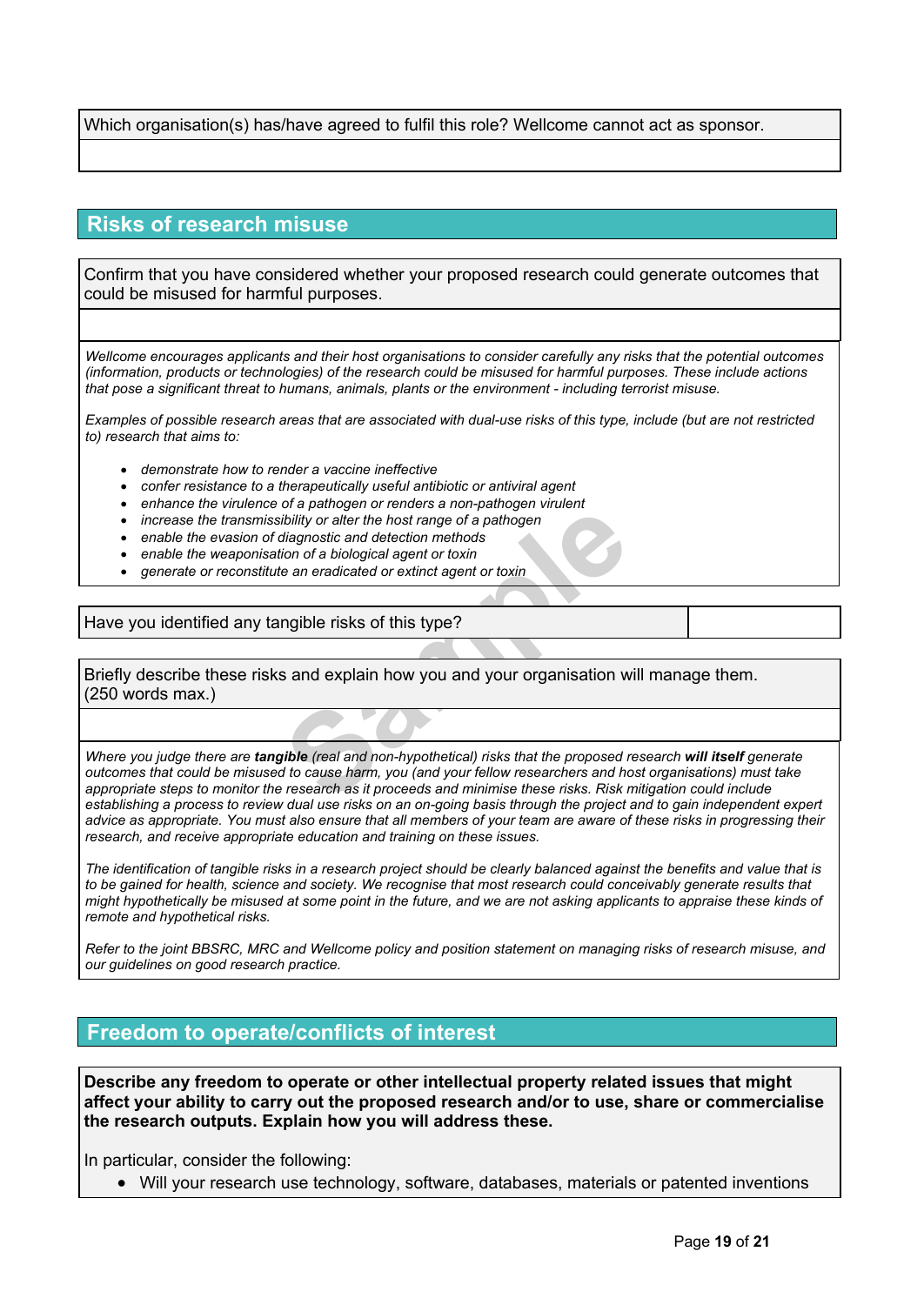that are owned or controlled by others and which you do **not** already have written permission to use?

 Will the ownership, use, commercialisation and/or sharing of research outputs with the wider research community, be subject to agreements with commercial, academic or other organisations? This includes arrangements with collaborators named in this application. (250 words max.)

*Refer to Clause 8 of our Grant Conditions at [www.wellcome.org/funding/managing-grant/grant-conditions.](http://www.wellcome.ac.uk/funding/managing-grant/grant-conditions)*

Disclose all relevant information pertinent to your grant proposal, including proprietary information where appropriate, to provide the most comprehensive picture of how any commercial/IP matters may affect the delivery of your proposed *research and the subsequent use, commercialisation and/or sharing of your research outputs.*

If you are satisfied that there are no issues, enter N/A. If you have fully addressed such issues in your outputs management plan under the question on "Outputs management and sharing", then you may refer to that answer.

**Describe any conflicts of interest which might affect your ability to carry out the proposed research and/or to share or commercialise the research outputs. Explain how you and your organisation will manage these and how you will comply with your organisation's requirements in relation to conflicts of interest.**

following: Does anyone involved in your projec<br>
in, or directorships of, companies or other orga<br>
f your proposed research?<br>
ther the conflict has been disclosed to your org<br>
states the conflict has been disclosed to your In particular, consider the following: Does anyone involved in your project hold any consultancies, advisory roles, or equities in, or directorships of, companies or other organisations that might have an interest in the results of your proposed research?

Confirm in each case whether the conflict has been disclosed to your organisation. (250 words max.)

*Refer to our policy on conflicts of interest related to Wellcome-funded researchers and commercial organisations: [www.wellcome.org/funding/managing-grant/policy-relationships-between-trust-funded-researchers-and-commercial](http://www.wellcome.ac.uk/funding/managing-grant/policy-relationships-between-trust-funded-researchers-and-commercial-organisations)[organisations](http://www.wellcome.ac.uk/funding/managing-grant/policy-relationships-between-trust-funded-researchers-and-commercial-organisations).*

*If you are satisfied that there are no issues, enter N/A.*

# **Carbon offset for travel**

Are you requesting costs to offset the carbon emissions involved in your travel?

| How much are you requesting for carbon offset costs ()?                     |  |
|-----------------------------------------------------------------------------|--|
| You must also enter this amount under travel and subsistence in the 'Costs' |  |
| requested' section.                                                         |  |

How much carbon will this offset (in tonnes)?

Are you requesting costs for alternatives to travel, so you can travel less?

How much are you requesting for these alternatives ()?

How much carbon will you save by using alternatives to travel (in tonnes)?